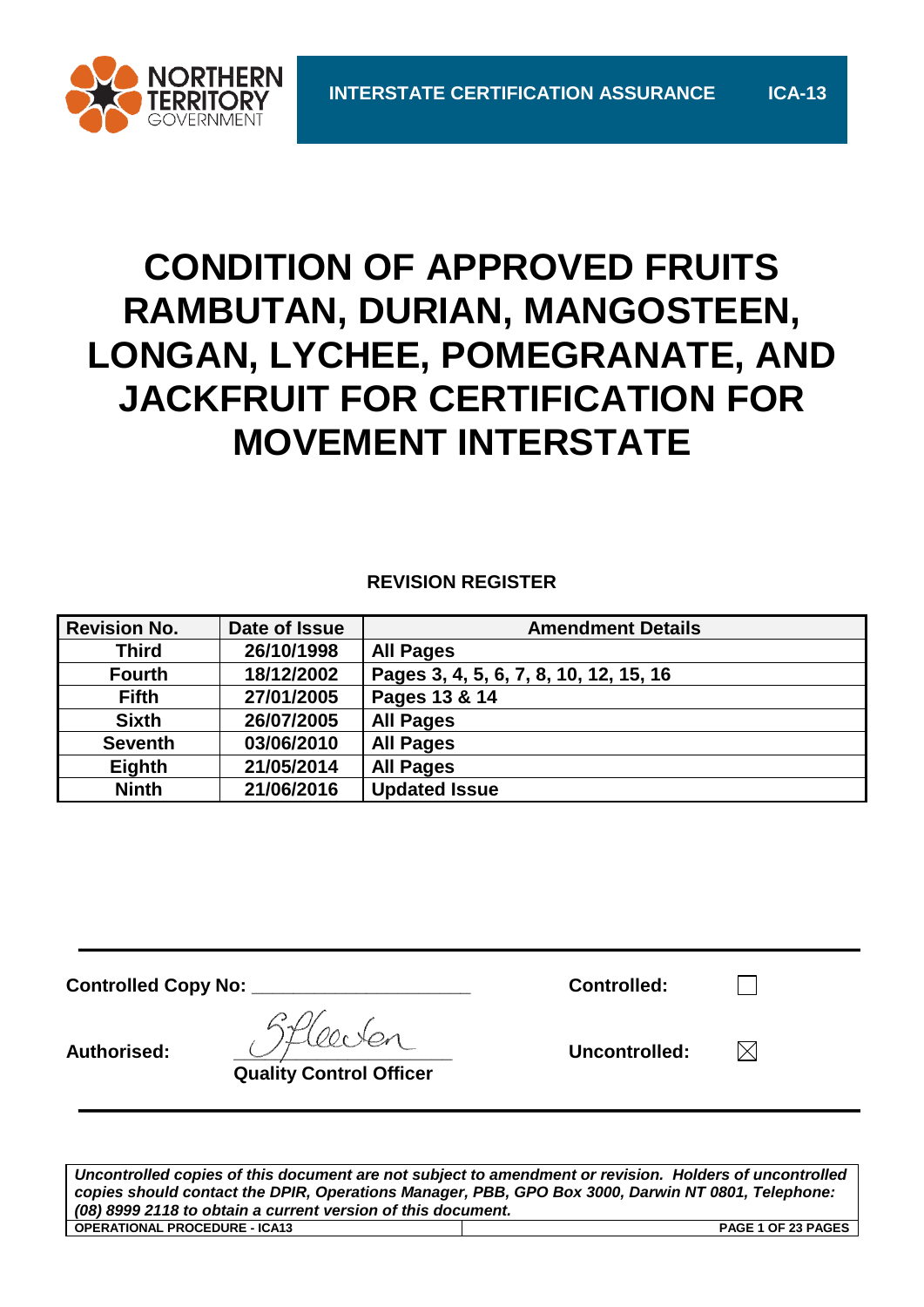# **TABLE OF CONTENTS**

| 1.                 |                                                                             |  |
|--------------------|-----------------------------------------------------------------------------|--|
| 2.                 |                                                                             |  |
| 3.                 |                                                                             |  |
| 4.                 |                                                                             |  |
| 5.                 |                                                                             |  |
| 6.                 |                                                                             |  |
| 7.                 |                                                                             |  |
| 7.1                |                                                                             |  |
| 7.1.1              |                                                                             |  |
| 7.1.2              |                                                                             |  |
| 7.1.3              |                                                                             |  |
| 7.1.4              |                                                                             |  |
| 7.1.4.1<br>7.1.4.2 |                                                                             |  |
| 7.1.4.3            |                                                                             |  |
| 7.1.4.4            |                                                                             |  |
| 7.1.4.5            |                                                                             |  |
| 7.2                |                                                                             |  |
| 7.2.1              |                                                                             |  |
| 7.3                |                                                                             |  |
| 7.3.1              |                                                                             |  |
| 7.4                |                                                                             |  |
| 7.4.1              |                                                                             |  |
| 7.4.2              |                                                                             |  |
| 7.4.3              |                                                                             |  |
| 7.4.4              |                                                                             |  |
| 7.4.5              |                                                                             |  |
| 7.4.6              |                                                                             |  |
| 7.5                |                                                                             |  |
| 7.5.1              | Handling, Storage and Transport Under Secure Conditions (Tasmania Only)  16 |  |
| 7.6                |                                                                             |  |
| 7.6.1              |                                                                             |  |
| 7.6.2              |                                                                             |  |
| 7.6.3              |                                                                             |  |
| 7.7                |                                                                             |  |
| 7.8                |                                                                             |  |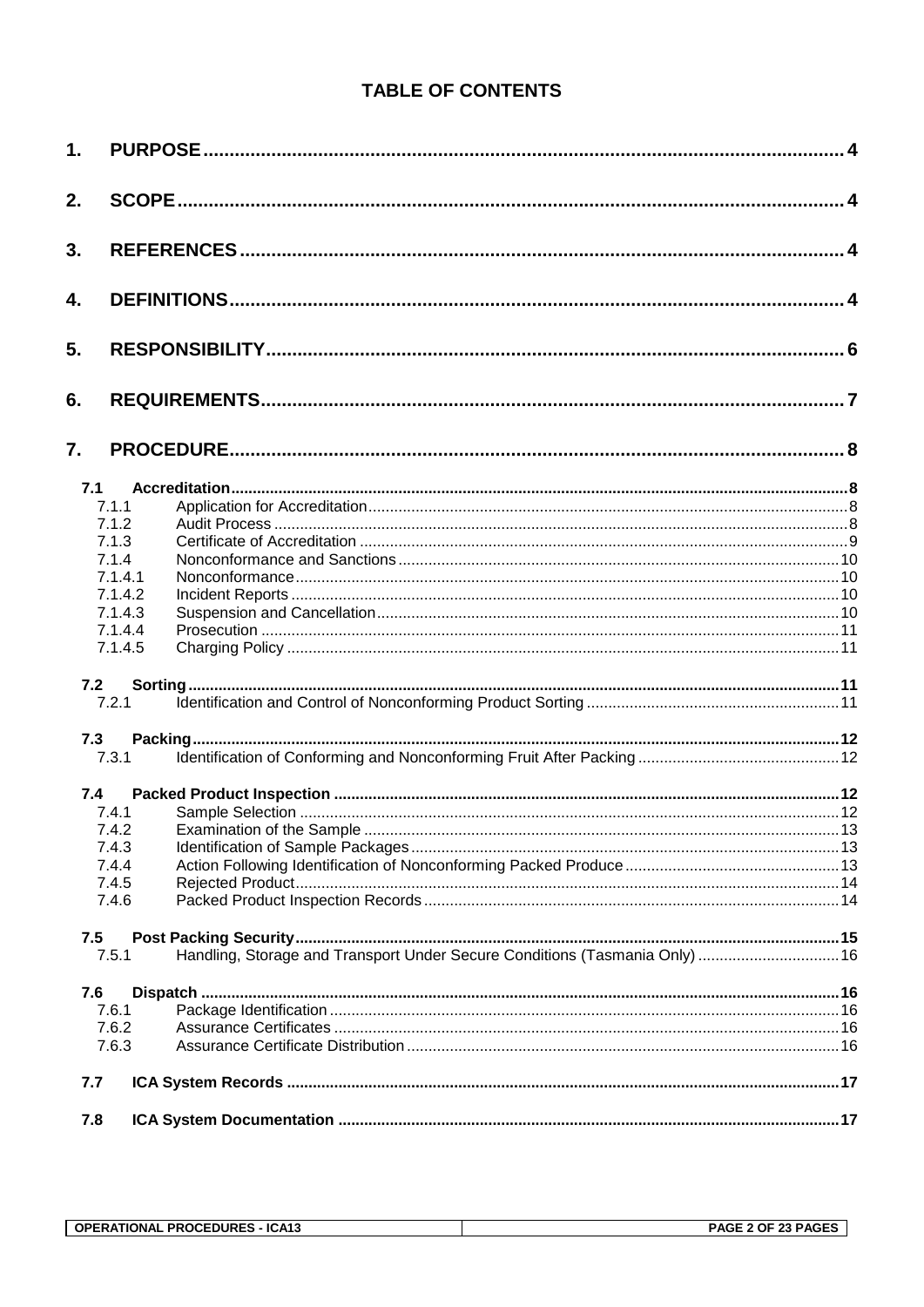| ATTACHMENT 1 - Application for Accreditation of a Business for an Interstate Certification |  |
|--------------------------------------------------------------------------------------------|--|
| Assurance (ICA) and/or Certification Assurance (CA) Arrangement (Blank)  19                |  |
|                                                                                            |  |
|                                                                                            |  |
|                                                                                            |  |
|                                                                                            |  |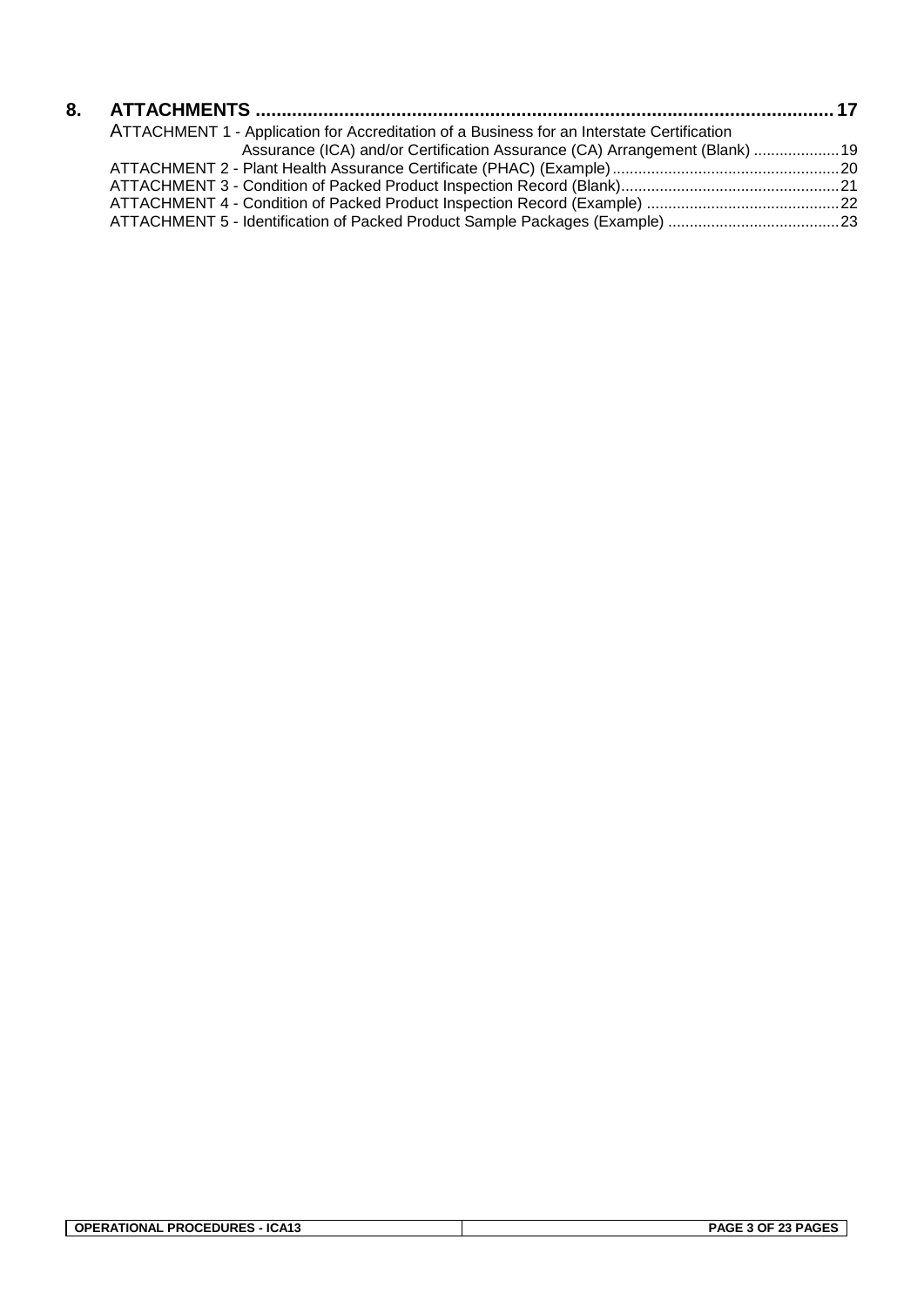



# **1. PURPOSE**

The purpose of this procedure is to describe –

- (a) the principles of operation and standards required; and
- (b) the responsibilities and practices of personnel;

that apply to the certification of condition of approved fruits for fruit fly under an Interstate Certification Assurance (ICA) arrangement.

# **2. SCOPE**

This procedure covers all certification of unbroken skin condition of approved fruits from businesses operating under an Interstate Certification Assurance (ICA) arrangement.

**Approved fruits means; fruit of rambutan, durian, mangosteen, jackfruit, longan, lychee, and pomegranate.**

**This procedure covers the requirements for Queensland Fruit Fly.**

*Certification of condition for approved fruits under this Operational Procedure may not be an accepted quarantine entry condition for all intrastate and interstate markets.*

*Some intrastate and interstate markets may require additional certification for pests and diseases other than fruit fly as a condition of entry.*

*It is the responsibility of the business consigning the produce to ensure compliance with all applicable quarantine requirements.*

*Information on intrastate and interstate quarantine requirements can be obtained from the plant Biosecurity Branch.*

# **3. REFERENCES**

**WI-02** Guidelines for Completion of Plant Health Assurance Certificates

# **4. DEFINITIONS**

| <b>Accredit</b>                                | means to authorise nominated staff within a business to issue<br>Assurance Certificates.                                                                                             |  |  |  |  |  |
|------------------------------------------------|--------------------------------------------------------------------------------------------------------------------------------------------------------------------------------------|--|--|--|--|--|
| Act                                            | means the Plant Health Act.                                                                                                                                                          |  |  |  |  |  |
| <b>Agnote</b>                                  | means a document published by the Department of Primary Industry<br>and Resources that relates to the handling of chemicals and the<br>specific treatment or preparation of product. |  |  |  |  |  |
| <b>Application for</b><br><b>Accreditation</b> | means an application for accreditation of a business for an Interstate<br>Certification Assurance (ICA) and/or Certification Assurance (CA)<br>arrangement (Attachment 1).           |  |  |  |  |  |
| <b>Approved fruit</b>                          | means fruit of Rambutan, Durian, Mangosteen, Jackfruit, Longan,<br>Lychee, and Pomegranate.                                                                                          |  |  |  |  |  |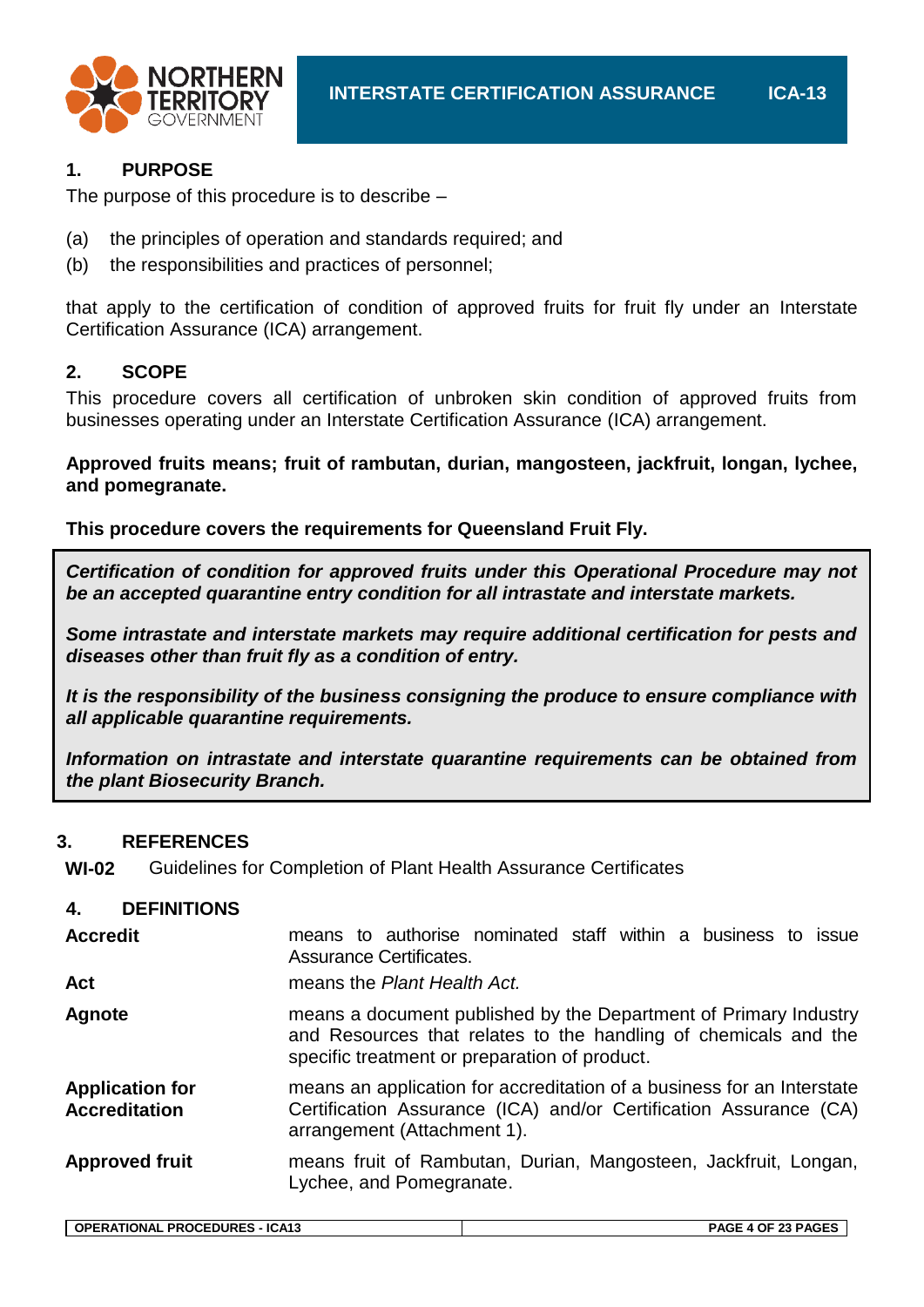

| <b>APVMA</b>                                        | means the Australian Pesticides and Veterinary Medicines Authority.                                                                                                                                                                                                                   |
|-----------------------------------------------------|---------------------------------------------------------------------------------------------------------------------------------------------------------------------------------------------------------------------------------------------------------------------------------------|
| <b>Assurance Certificate</b>                        | means a Plant Health Assurance Certificate (Attachment 2).                                                                                                                                                                                                                            |
| <b>Authorised Signatory</b>                         | means a person whose name and specimen signature is included as<br>an Authorised Signatory with the business's application for<br>accreditation.                                                                                                                                      |
| <b>Broken skin</b>                                  | means any pre-harvest crack, puncture, pulled stem or other break<br>of the skin that penetrates through to the flesh and has not healed<br>with callus tissue.                                                                                                                       |
| <b>Business</b>                                     | means the legal entity responsible for the operation of the facility and<br>ICA arrangement detailed on the business's Application for<br>Accreditation.                                                                                                                              |
| <b>Callus Tissue</b>                                | means new tissue formed to heal an earlier injury or wound.                                                                                                                                                                                                                           |
| <b>Certification</b><br><b>Assurance</b>            | means a voluntary arrangement between the Department of Primary<br>Industry and Resources and a business that demonstrates effective<br>in-house quality management and provides assurance through<br>documented procedures and records that produce meets specified<br>requirements. |
| <b>Certified/Certification</b>                      | means covered by a valid Plant Health Assurance Certificate<br>(Attachment 2).                                                                                                                                                                                                        |
| <b>Condition</b>                                    | means fruit having characteristics that meet the requirements of<br>state and territory import conditions.                                                                                                                                                                            |
| <b>Durian</b>                                       | means fruit of the species Durio zibethinus.                                                                                                                                                                                                                                          |
| <b>Facility</b>                                     | means the orchard location where the fruit is grown and the location<br>of the post-harvest treatment, grading and packing operations<br>covered by the Interstate Certification Assurance arrangement.                                                                               |
| <b>Flesh</b>                                        | means the tissues that are normally eaten.                                                                                                                                                                                                                                            |
| <b>Fruit fly</b>                                    | means Queensland fruit fly (Bactrocera tryoni), Lesser Queensland<br>fruit fly (Bactrocera neohumeralis) and Northern Territory fruit fly<br>(Bactrocera aquilonis).                                                                                                                  |
| <b>ICA</b>                                          | means Interstate Certification Assurance.                                                                                                                                                                                                                                             |
| <b>Inspector</b>                                    | means an inspector appointed under the Plant Health Act.                                                                                                                                                                                                                              |
| <b>Interstate Certification</b><br><b>Assurance</b> | means a system of Certification Assurance developed to meet the<br>requirements of State and Territory governments for the certification<br>of produce for interstate and intrastate quarantine purposes.                                                                             |
| <b>Jackfruit</b>                                    | means fruit of the species Artocarpus heterophyllus.                                                                                                                                                                                                                                  |
| Longan                                              | means fruit of the species Euphoria longan.                                                                                                                                                                                                                                           |
| Lychee                                              | means fruit of the species Litchi chinensis.                                                                                                                                                                                                                                          |
| <b>Mangosteen</b>                                   | means fruit of the species Garcinia mangostana.                                                                                                                                                                                                                                       |
| <b>Nonconformance</b>                               | means a non-fulfilment of a specified requirement.                                                                                                                                                                                                                                    |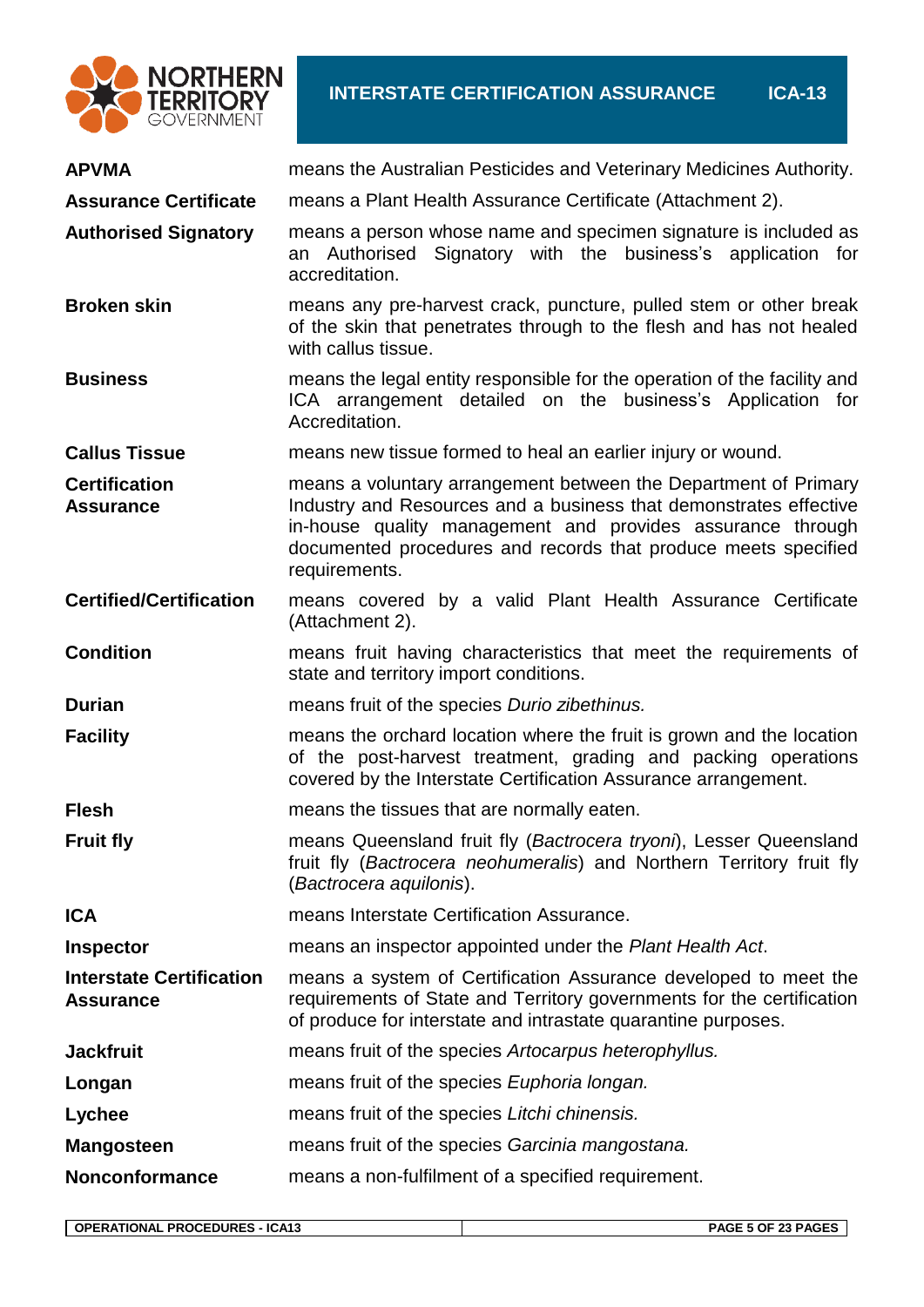

| means the complete outer covering or container used to transport<br>and market the product. |
|---------------------------------------------------------------------------------------------|
| means fruit in packages following grading and packing and ready for<br>marketing.           |
| means Plant Biosecurity Branch                                                              |
| means fruit of the species Punica granatum.                                                 |
| means fruit of the species Nephelium lappaceum.                                             |
| means the outer layer(s) of the fruit that encloses the flesh.                              |
|                                                                                             |

# **5. RESPONSIBILITY**

These position titles have been used to reflect the responsibilities of staff under the ICA arrangement. These positions may not be present in all businesses, or different titles may be used for staff who carry out these responsibilities. In some businesses one person may carry out the responsibilities of more than one position.

# The **Certification Controller** is responsible for -

- representing the business during audits and other matters relevant to ICA accreditation;
- ensuring the business has current accreditation for an ICA arrangement under this Operational Procedure;
- training staff in their duties and responsibilities under this Operational Procedure;
- ensuring the business and its staff comply with their responsibilities and duties under this Operational Procedure;
- ensuring all preparation of fruit for certification of unbroken skin condition is carried out in accordance with this Operational Procedure;
- overseeing and supervising the sorting and packing process (refer 7.2 and 7.3);
- ensuring sorters and packers are able to identify broken skin and for approved cultivars and ripeness (refer 7.2);
- investigating and rectifying any problems following detection of a nonconformity and packed product by the Packed Product Controller (refer 7.4.4);
- instigating corrective action following rejection of packed product (refer 7.4.5).

# **Sorters/Packers** are responsible for -

- ensuring all fruit packed for certification of unbroken skin condition meet the condition requirements, and the cultivar and ripeness requirements detailed in Section 6. (refer 7.2);
- ensuring nonconforming fruit are identified and controlled to prevent mixing with conforming fruit (refer 7.2.1 and 7.3.1).

# The **Packed Produce Controller** is responsible for -

- sampling and inspecting at least one in every 50 packages for conformance with the requirements of 6. (refer 7.4);
- identifying all sample packages (refer 7.4.3);
- taking corrective action following identification of nonconforming fruit in any sample package (refer 7.4.4);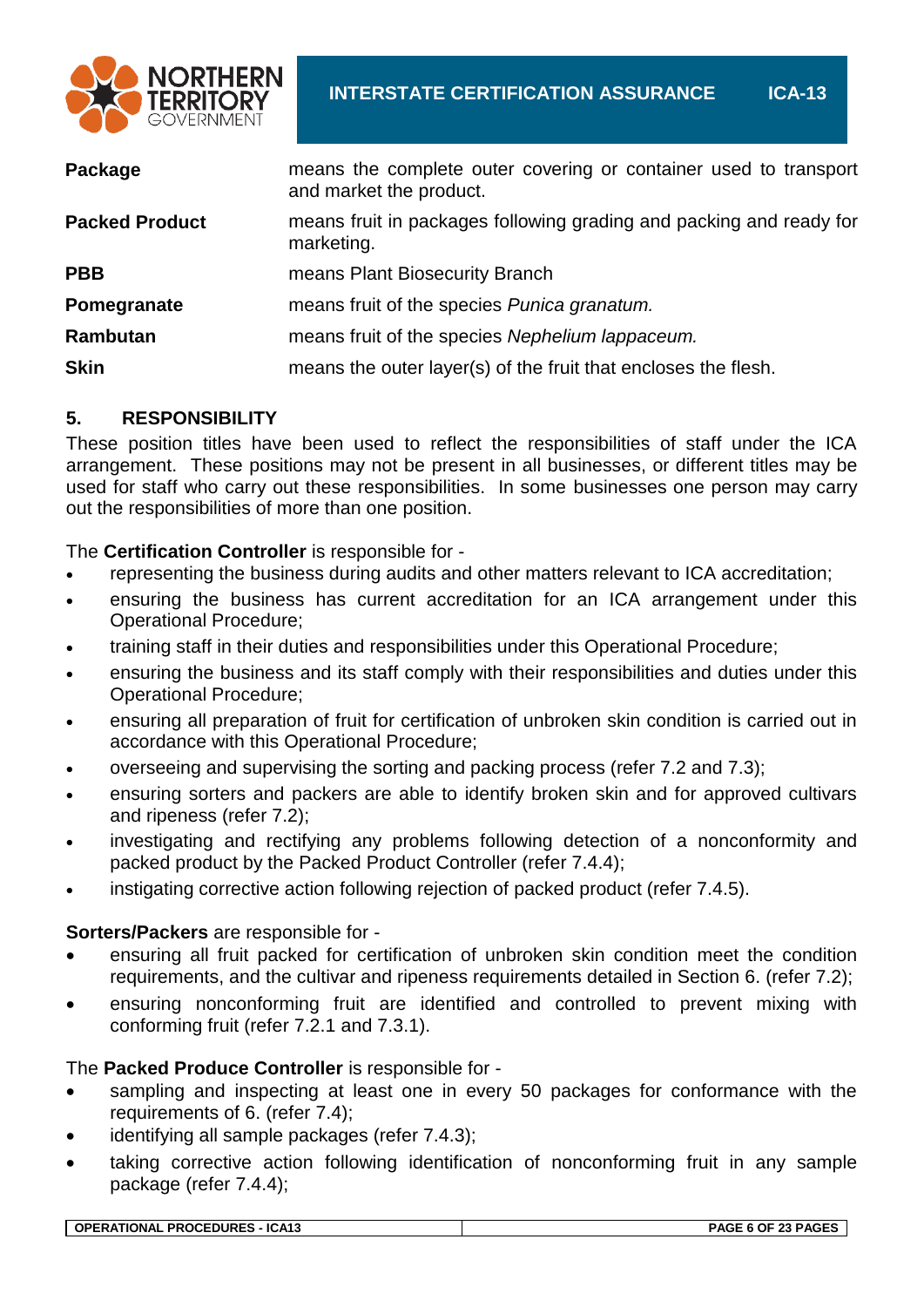

maintaining records of packed product inspection (refer 7.4.6).

# The **Authorised Dispatcher** is responsible for -

- ensuring all packages containing fruit covered by an Interstate Assurance Certificate issued by the business are identified (refer 7.6.1);
- maintaining copies of all Assurance Certificates issued by the business under the ICA arrangement (refer 7.7).

# The **Authorised Signatories** are responsible for -

 ensuring, prior to signing and issuing an Assurance Certificate, that produce covered by the certificate has been prepared in accordance with the business's ICA arrangement and that the details on the certificate are true and correct in every particular (refer 7.6.2).

# **6. REQUIREMENTS**

Fruit certified for unbroken skin condition under this Operational Procedure **must** comply with the following requirements -

1. Unbroken skin which means the skin has no pre-harvest crack, puncture, pulled stem or other break that penetrates through to the flesh and has not healed with callus tissue; and

# 2. **For Queensland Fruit Fly -**

- (a) **Longan must** be an approved cultivar which means the cultivars Biew Kiew, Fukhoa and Ilao;
- (b) **Lychee must** be an approved cultivar which means the cultivar Kwai May pink;

# (c) **Rambutan must** be -

- (i) an approved cultivar which means a red-type cultivar; and
- (ii) not over-ripe which means free of all of the following symptoms-
	- the skin has a dull appearance and a lack of lustre;
	- the skin is a dark maroon colour;
	- the flesh is not firm and not translucent;
	- the flesh has a winey and over-ripe taste.

# (d) **Mangosteen must** be -

- (i) firm and undamaged on arrival or;
- (ii) harvested in a green condition
	- (a) green condition means
		- fruit has no purplish black colouring.

# (e) **Jackfruit must** be -

- (i) inspected and found free of broken skin.
- (ii) for SA harvested in a hard green condition and be free of broken skin.
- (f) **Durian must** be -
- (g) inspected and found free of broken skin
- (h) **Pomegranate must** be
	- (a) **South Australia**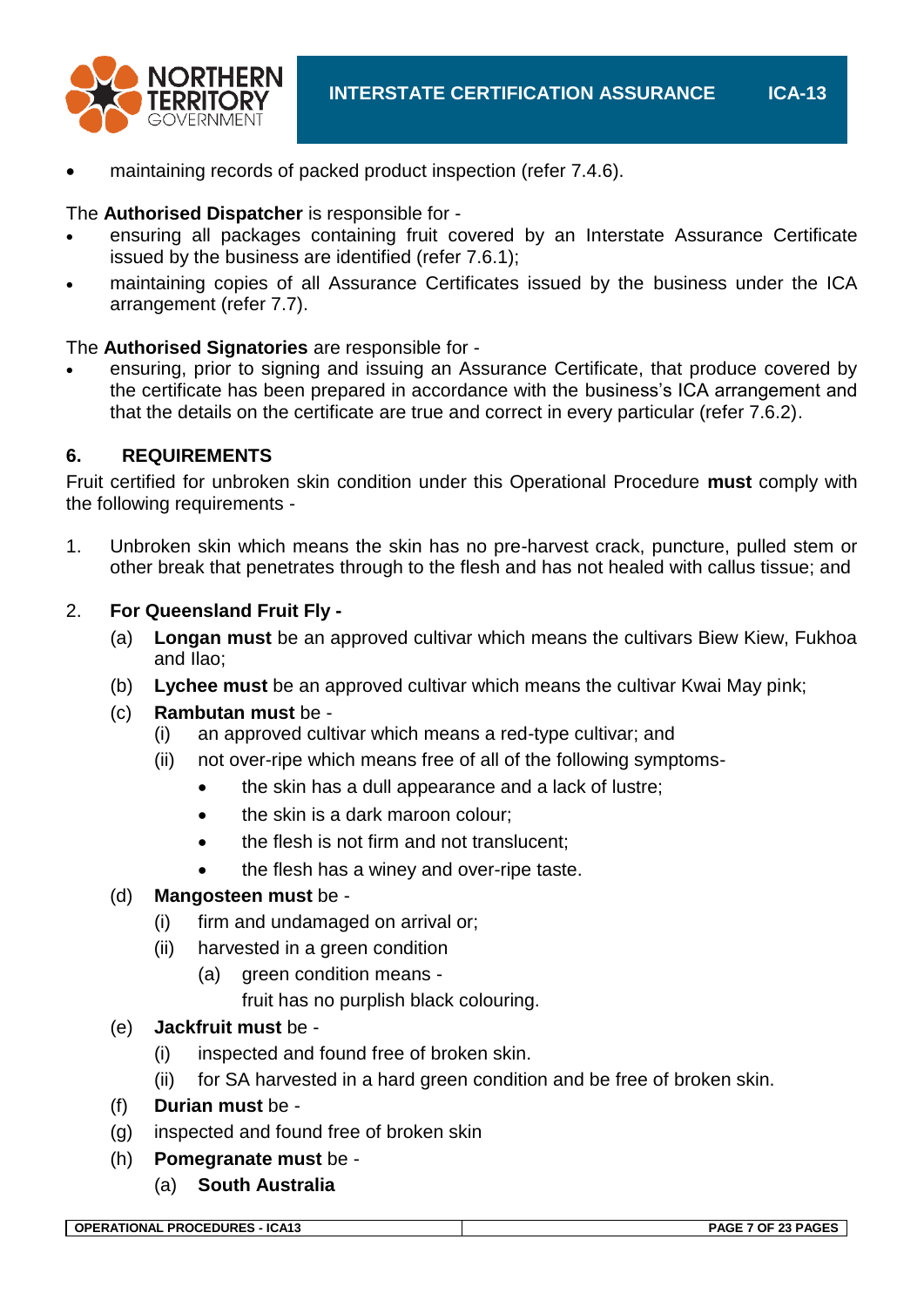

Fruit grown will have no exposed flesh or broken skins and all fruit in the consignment **must** be inspected.

## (b) **Western Australia**

Fruit **must** be inspected and found free of broken skin and all fruit in the consignment **must** be inspected.

*The Department of Primary Industry and Resources and interstate quarantine authorities maintain the right to inspect at any time certified produce and to refuse to accept a certificate where produce is found not to conform to specified requirements.*

# **7. PROCEDURE**

## **7.1 Accreditation**

## **7.1.1 Application for Accreditation**

A business seeking accreditation for an ICA/CA arrangement under this Operational Procedure **shall** submit an Application for Accreditation (refer Attachment 1) at least 10 working days prior to the intended date of commencement of certification of produce.

Applicants **must** provide the details of all produce, plants and plant products they intend to pack and certify under this ICA/CA arrangement in Section 4 of the Application for Accreditation. Ensure application form is completed correctly and all required attachments are provided. A copy of the application form **must** be maintained for audit purposes.

Each accredited business is provided with a unique Interstate Produce (IP) number to identify the business and its produce, plants and plant products for all interstate plant quarantine purposes as ministered by the Certification of Accreditation.

#### **7.1.2 Audit Process**

#### **Desk Audit**

When the application is received a desk audit is conducted to ensure the application is completed correctly with the required attachments. If found to be incomplete the application form will be returned to the business for completion. Once the desk audit has been passed, an initial/compliance audit will be conducted.

#### **Initial Audit**

Prior to accrediting a business, an Inspector carries out an initial audit of the business to verify the ICA/CA system is implemented and capable of operating in accordance with the requirements of the Operational Procedure, and the system is effective in ensuring compliance with the specified requirements of the ICA/CA arrangement.

On completion of a successful initial audit, applicants will be granted provisional accreditation for a period of 4 weeks and a 'Certificate of Accreditation for Provisional Certification will be issued (refer 7.1.3).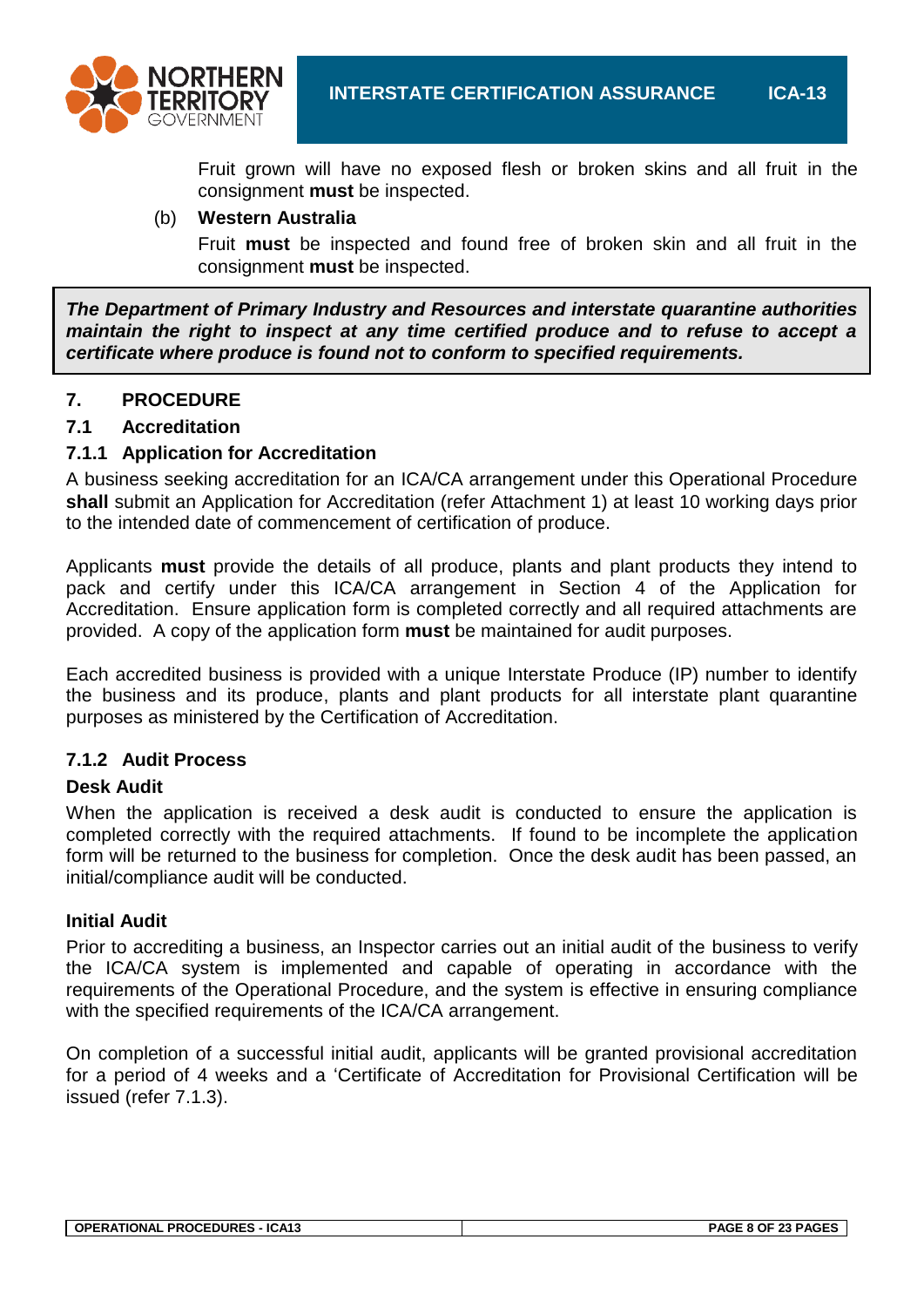



## **Initial Compliance Audit**

In the first year of accreditation an initial compliance audit will be conducted within 4 weeks of accreditation or issuing an assurance certificate pursuant to the Operational Procedure. On completion of successful initial compliance audit the business **shall** be granted full accreditation.

On completion of a successful compliance audit, annual accreditation is granted to cover the current season, up to a maximum of twelve months from the date of provisional accreditation, and a new 'Certificate of Accreditation' issued (refer 7.1.3).

## **Compliance Audits**

Compliance audits are conducted to verify that the ICA/CA system continues to operate in accordance with the requirements of the Operational Procedure.

Ongoing compliance audits are conducted at least once every six months for a business that operates for more than six months of each year.

Random audits are conducted on a selected number of accredited businesses each year. Random audits may take the form of a full compliance audit, or audits of limited scope to sample treatment mixtures, certified produce, ICA/CA system records or ICA/CA system processes.

Unscheduled compliance audits may be conducted at any time as a random audit or to investigate reported or suspected non-conformances.

#### **Re-Accreditation**

Accredited businesses are required to re-apply for accreditation each year the business seeks to operate under the ICA/CA arrangement. Businesses seeking re-accreditation **must** lodge a renewal application prior to accreditation lapsing, or if accreditation has lapsed, prior to being accredited to certify produce under the ICA/CA arrangement.

A compliance audit is conducted within twelve weeks of the business applying for reaccreditation each year.

# **7.1.3 Certificate of Accreditation**

An accredited business will receive a 'Certificate of Accreditation for an Interstate Certification Assurance' detailing the facility location, Operational Procedure, scope (type of produce and chemical covered) and period of accreditation.

The business **must** maintain a current 'Certificate of Accreditation for an Interstate Certification Assurance' and make this available on request by an Inspector.

**A business may not commence or continue certification of produce under the ICA/CA arrangement unless it is in possession of a valid and current 'Certificate of Accreditation for an Interstate Certification Assurance' for the facility, procedure, produce type and chemical covered by the Assurance Certificate.**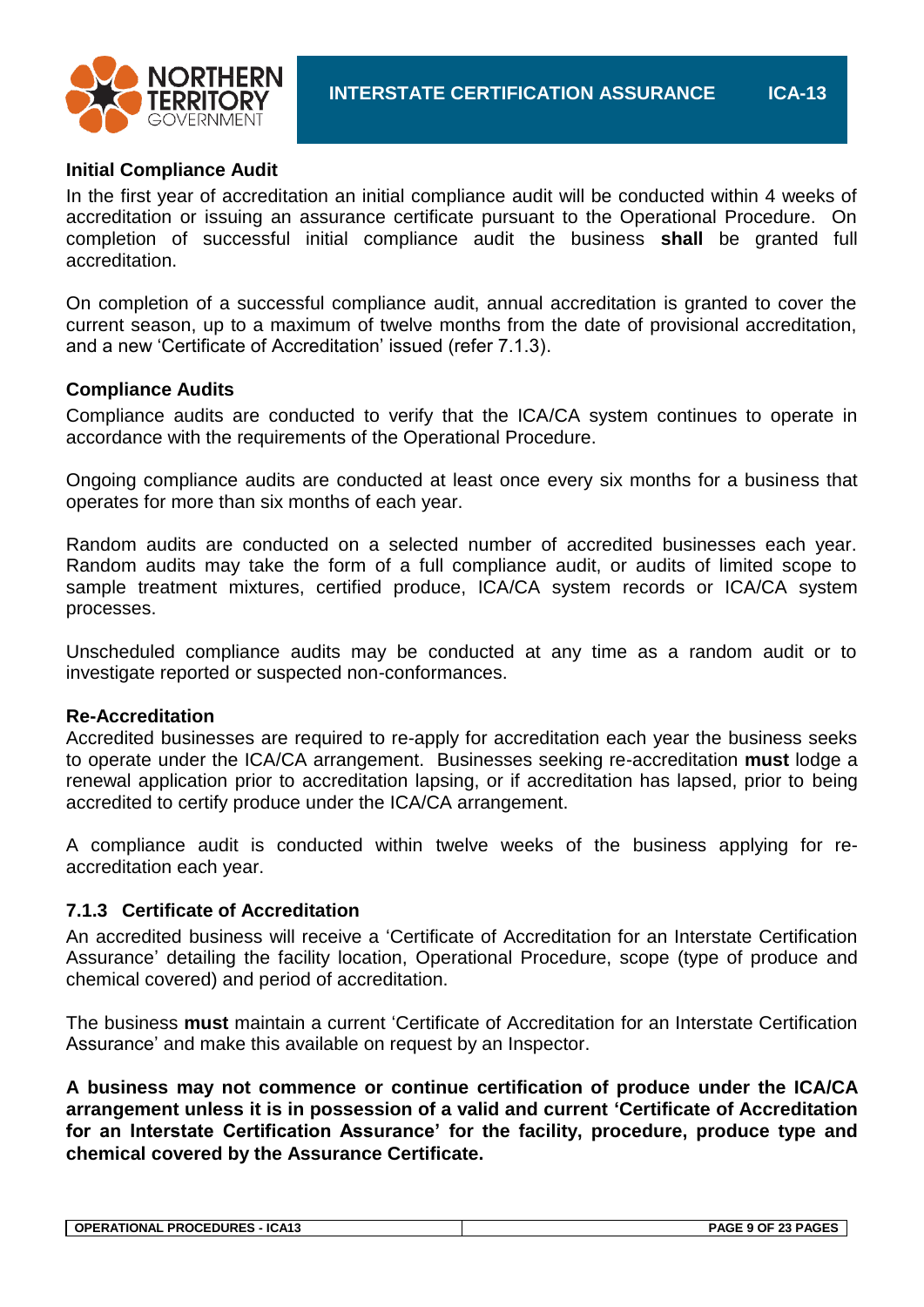

## **7.1.4 Nonconformances and Sanctions**

## **7.1.4.1 Nonconformances**

Audits are regularly undertaken to evaluate the effectiveness of implementation of the requirements. If, in the opinion of the auditor, there is evidence indicating that there has been a failure to meet one or more accreditation requirements, the auditor may raise a Nonconformance Report (NCR). Actions required to address the nonconformance **shall** be discussed and recorded on the NCR.

If integrity of the accreditation has been significantly compromised, the nonconformance may provide grounds for the suspension or cancellation of the accreditation, and prosecution.

## **7.1.4.2 Incident Reports**

Incident Reports may be raised by intra and/or interstate quarantine authorities to report the detection of a nonconformance in produce certified under this arrangement. An investigation into the incident **shall** be conducted and findings reported back to the originator.

If the integrity of the accreditation has been significantly compromised, the incident may provide grounds for the suspension or cancellation of the accreditation, and prosecution.

## **7.1.4.3 Suspension and Cancellation**

The PBB may suspend or cancel an accreditation when a business is found, for example, to have:

- obtained accreditation through the provision of false or misleading information;
- not paid fees owing to the PBB;
- contravened an accreditation requirement that compromises the integrity of the arrangement;
- not rectified a non-conformance.

Any action taken by the PBB to suspend or cancel an accreditation **shall** be provided in writing to the business. This **shall** provide guidance making an appeal to have the decision be reviewed.

#### **7.1.4.4 Prosecution**

Businesses found to be operating contrary to the Act may be liable for prosecution.

# **7.1.4.5 Charging Policy**

Plant Biosecurity fees will apply to businesses that participate in ICA/CA arrangements. PBB can be contacted for a schedule of the Plant Biosecurity fees.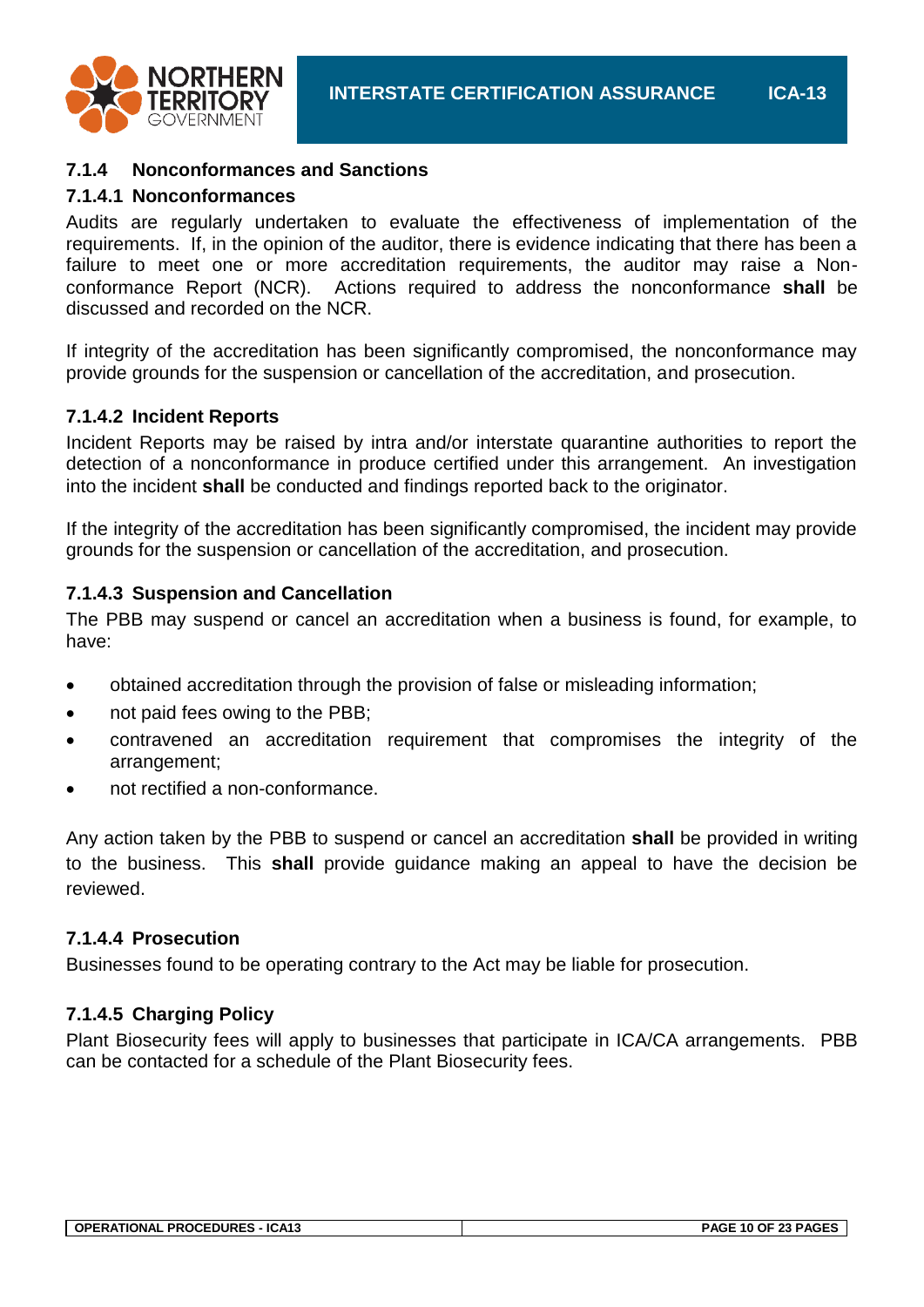

# **7.2 Sorting**

The business **shall** implement sorting systems during the grading and packing process to ensure fruit certified for unbroken skin condition meets the requirements specified in Section 6.

Sorters **shall** inspect each fruit for condition and, the cultivar and ripeness.

Any fruit which does not conform to the requirements specified in Section 6 **shall** be regarded as nonconforming and **shall** be rejected for certification under this Operational Procedure.

The Sorting Supervisor **shall** supervise the sorting operation to ensure that any fruit that does not conform to these specified requirements is clearly identified and segregated to prevent mixing with conforming product (refer 7.2.1).

*Businesses should avoid packing durians or jackfruits for certification with partial cracks or splits in the skin which may open further after packing and penetrate through to the flesh.*

# **7.2.1 Identification and Control of Nonconforming Product Sorting**

All fruit that are found to be nonconforming (ie do not meet the requirements listed in Section 6.) **shall** be segregated to prevent mixing with conforming product.

*Examples of segregation of nonconforming fruit include –*

*a) locating nonconforming fruit in a defined and separate area to conforming fruit and maintaining separation until the fruit is graded and packed;*

*OR*

*b) placing nonconforming fruit in reject bins or other containers which are clearly marked or significantly different in appearance to distinguish them from conforming fruit.*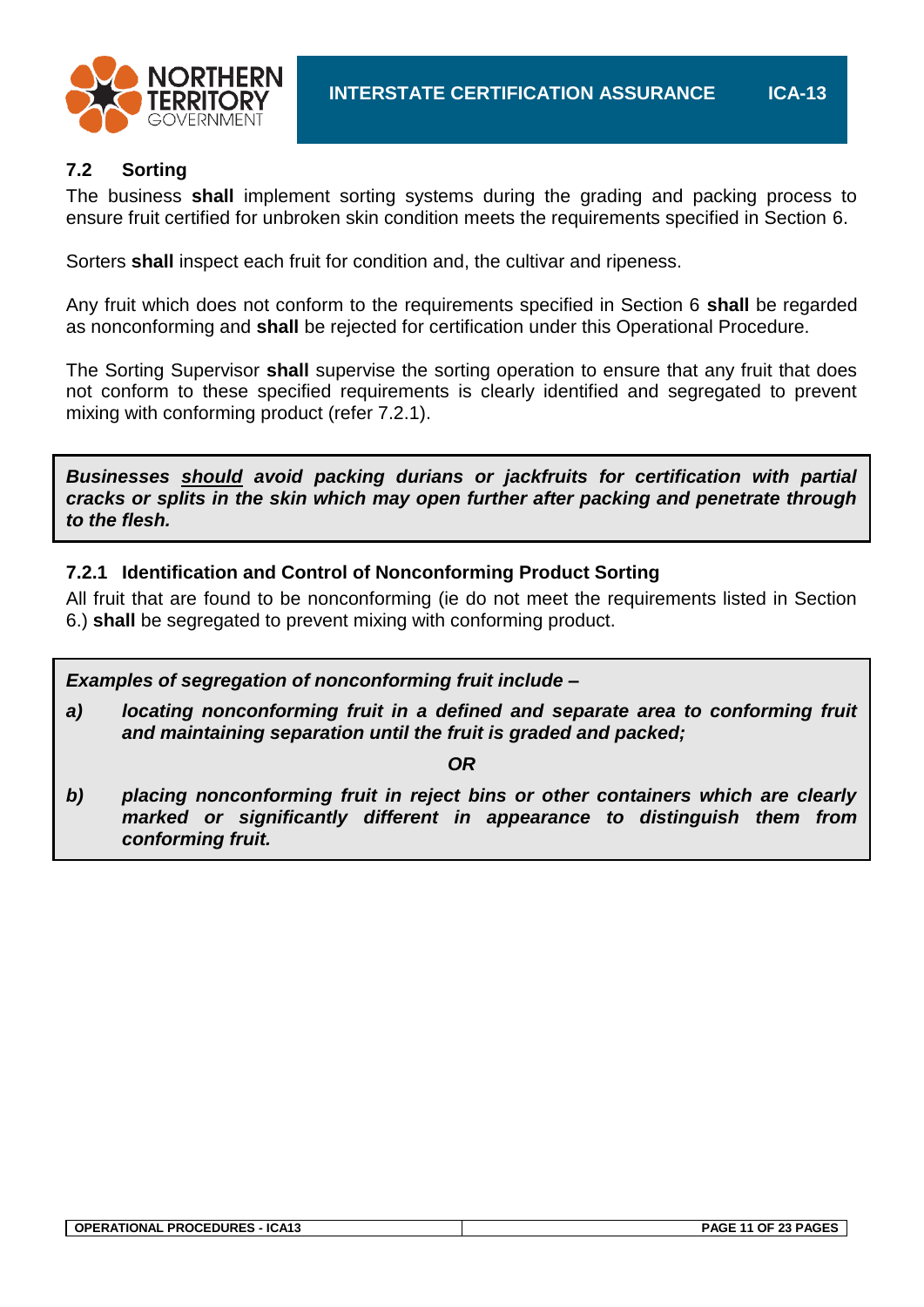

Other methods may be used provided they clearly identify nonconforming product from conforming product.

# **7.3 Packing**

A business which packs both conforming (ie. meets the requirements listed in 6.) and nonconforming fruit **shall** implement systems to identify the condition status of fruit after packing to prevent mixing of conforming and nonconforming fruit.

# **7.3.1 Identification of Conforming and Nonconforming Fruit After Packing**

A business which packed both conforming (ie. meets the requirements listed in Section 6.) and nonconforming fruit **shall** implement systems to identify the condition status of fruit after packing to prevent mixing of conforming and nonconforming fruit.

*Examples of acceptable methods of identifying the condition status of conforming and nonconforming fruit after packing include -.*

*a) using packaging that differs significantly in appearance;*

*OR*

*b) immediately marking each package of conforming fruit in a manner that clearly identifies the fruit as conforming to the requirements specified under this Operational Procedure (refer 7.6.1).*

# **7.4 Packed Product Inspection**

The Packed Product Controller **shall** monitor the sorting and packing process by selecting **a minimum of one package in every fifty packages or part thereof** of Packed Product for inspection.

The Packed Product Controller **shall** advise the Certification Controller of any problems or potential problems detected so that corrective action can be implemented.

Packed Product Inspection may be carried out -

(a) as an in-line inspection during grading and packing of a consignment;

**OR**

(b) as an end-point inspection following assembly of a consignment.

The Packed Product Controller **shall** ensure that packed product is stacked in an orderly fashion so that produce packed since the last sample package can be easily identified.

# **7.4.1 Sample Selection**

# **In-Line Inspection**

Samples **shall** be selected at random from the final packed product as it leaves the packing line.

# **End-Point Inspection**

| Samples shall be selected at random from the consignment following consignment assembly. |                            |
|------------------------------------------------------------------------------------------|----------------------------|
| OPERATIONAL PROCEDURES - ICA13                                                           | <b>PAGE 12 OF 23 PAGES</b> |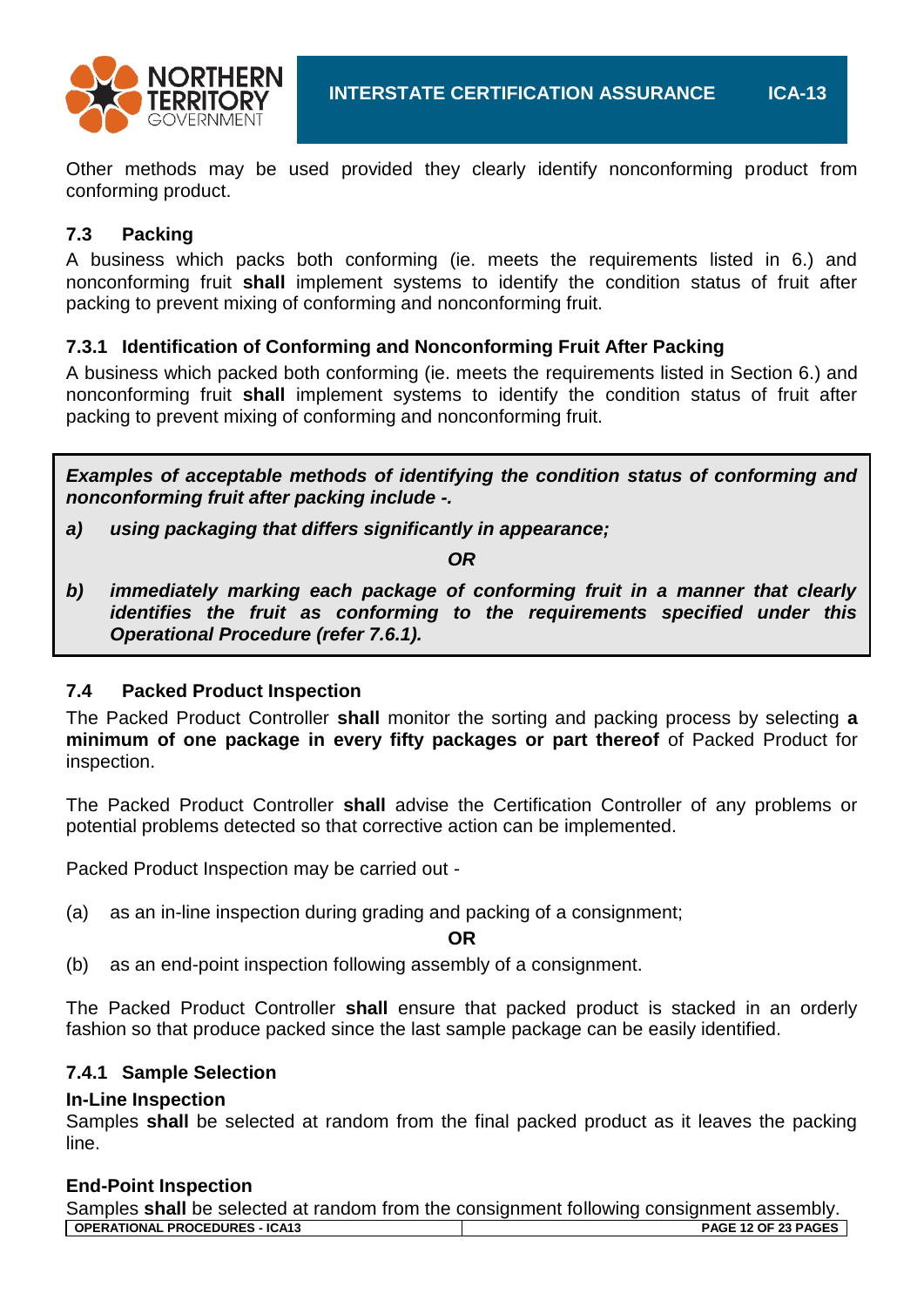

# **7.4.2 Examination of the Sample**

The Packed Product Controller **shall** carry out 100% inspection of the fruit from each sample package (punnet, tray or carton) for compliance with the requirements in Section 6.

Each fruit in the sample package **shall** be removed and examined for condition and, the correct cultivar and ripeness.

Condition includes any pre-harvest crack, puncture, pulled stem or other break of the skin that penetrates through to the flesh and has not healed with callus tissue, or other conditions per Section 6.

# **7.4.3 Identification of Sample Packages**

Sample packages **shall** be sequentially numbered during the day of packing.

The Packed Product Controller **shall** identify each sample package with a Packed Product Sample (PPS) number by placing either a stamp or sticker bearing the lettering PPS No. (Packed product Sample No.) on the exposed end of the package, then marking on or below the identifier the sequential sample number and their initials.

Where consignments are palletised, the sample packages examined by the Packed Product controller **shall** be stacked on the pallet with the PPS No. visible on the outside of each pallet packed for certification under this Operational Procedure.

An example of a PPS No. stamp or sticker is shown as Attachment 5.

# **7.4.4 Action Following Identification of Non-conforming Packed Produce**

The Certification Controller **shall** be notified of any rejection. The Certification Controller **shall** advise the grading and packing staff of the nonconformance and conduct an investigation to identify the cause.

# **In-Line Inspection**

If any sample package contains a fruit not to condition or any fruit of a cultivar or ripeness that does not meet the requirements specified in Section 6. the Packed Product Controller **shall** –

- (a) reject the sample package;
- (b) withdraw and isolate all product packed since the previous sample package was selected; and
- (c) stop the packing line.

Once any problems have been identified and rectified, grading and packing may recommence.

The Packed Product Controller **shall** note in the "Comments" section of the Packed Product Inspection Record next to the entry for the sample package which failed inspection, the reason for failure and the number of withdrawn packages.

Following resumption of grading and packing, the Packed Product Controller **shall** select an additional three sample packages from the withdrawn packages.

| <b>OPERATIONAL PROCEDURES - ICA13</b> |  |
|---------------------------------------|--|
|                                       |  |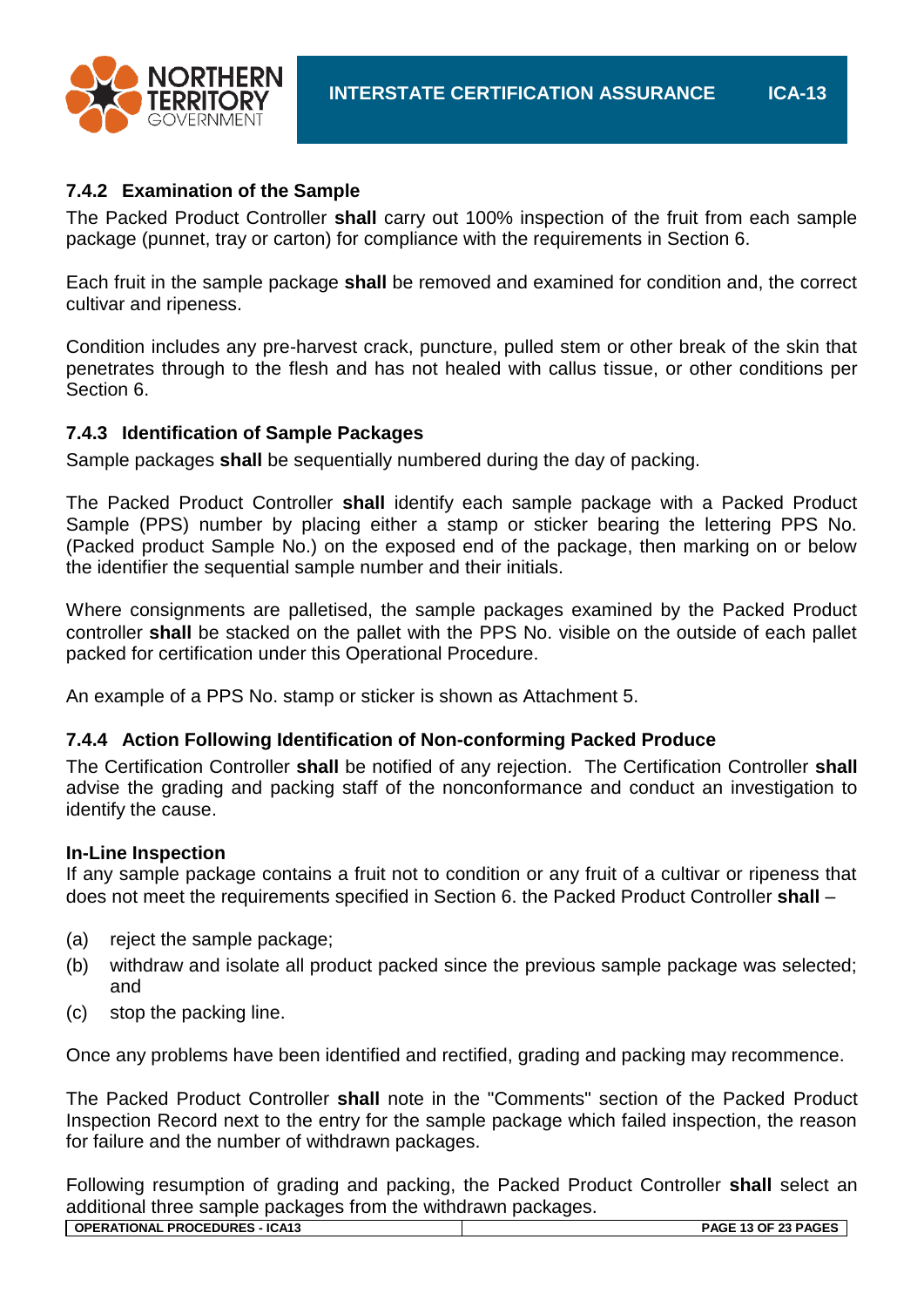

The Packed Product Controller **shall** carry out 100% inspection of the fruit in the additional sample packages for conformance with the requirements specified in Section 6.

Additional sample packages **shall** be given the next three packed product Sample (PPS) numbers after the package which initially failed inspection. The inspection results **shall** be entered on the inspection record (refer 7.4.6).

If all three additional sample packages are found to conform, the withdrawn packages and the three sample packages may be passed for certification and returned to the product assembly point.

If any of the additional sample packages contain a nonconforming fruit, all withdrawn packages **shall** be rejected.

#### **End-Point Inspection**

If any sample package contains a fruit not to condition or a fruit of a cultivar or ripeness that does not meet the requirements specified in 6., the entire consignment **shall** be rejected.

The Packed Product Controller **shall** note in the "Comments" section of the Packed Product Inspection Record next to the entry for any sample package which failed inspection, the reason for failure and the number of packages in the rejected consignment (refer 7.4.6).

#### **7.4.5 Rejected Product**

Rejected packages **shall** be isolated and clearly identified to prevent mixing with conforming product.

All rejected packages **must** be regraded, repacked and reinspected in accordance with this section prior to certification of condition under this Operational Procedure.

Alternatively, rejected packages may be treated and certified in accordance with an alternative quarantine entry condition, or consigned to markets that do not require certification of condition for fruit fly.

*Fruit rejected for broken skin should not be treated by dipping or flood spraying as unacceptable residues may result.*

#### **7.4.6 Packed Product Inspection Records**

The Packed Product Controller **shall** maintain records of the results of packed product inspection.

Packed product inspection records **shall** be in the form of a Condition of Packed Product Inspection Record (refer Attachment 3) or a record which captures the same information.

Packed product inspection records **must** include –

 the Interstate Produce (IP) Number of the business that operates the approved facility in which the fruit was packed;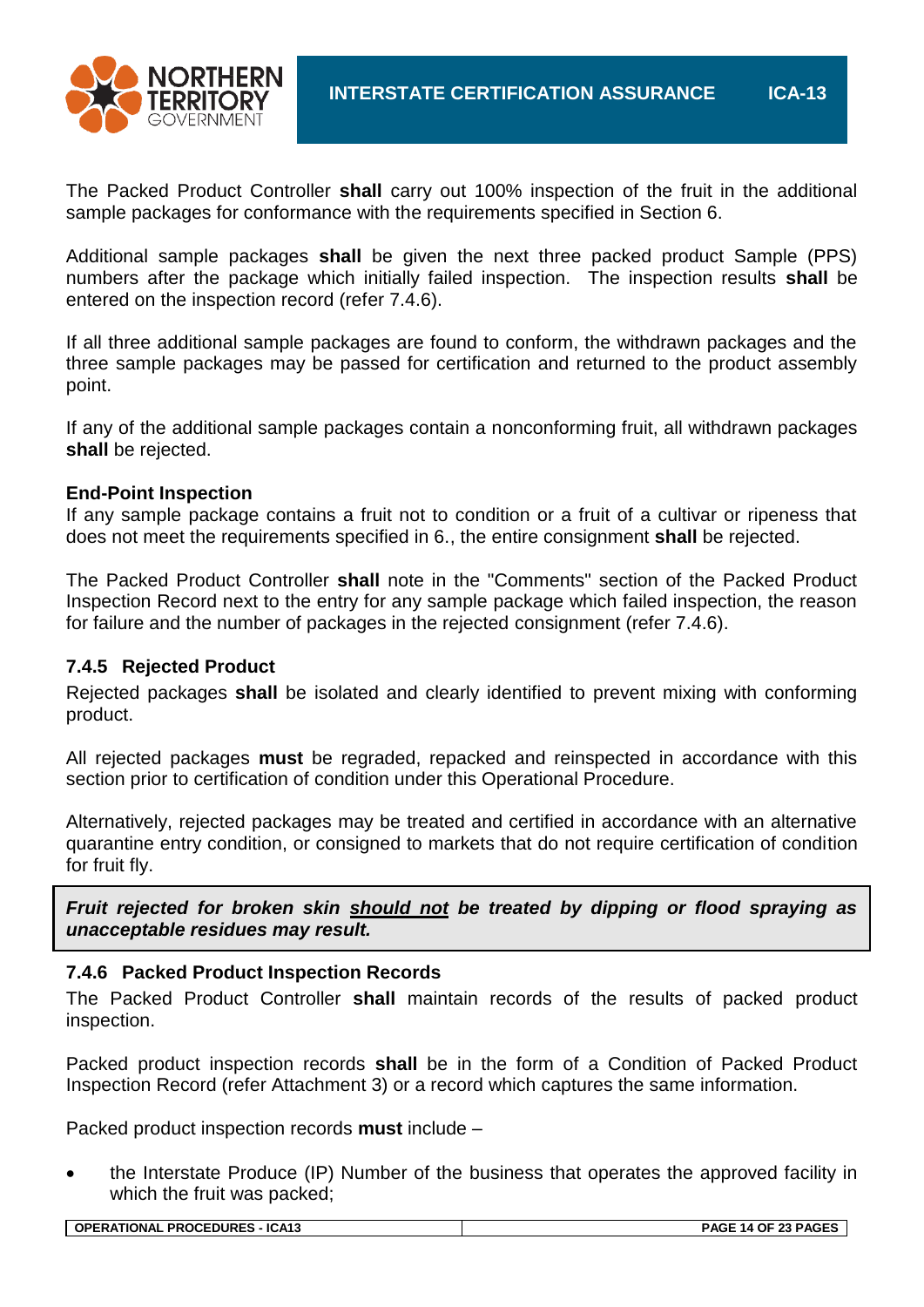

- the date of inspection of the sample package;
- the sample package sequential number (PPS) No.;
- the inspection result for the sample package;
- details of defects or problems detected during inspection;
- the number of any withdrawn or rejected packages;
- the inspection results and follow-up action following rejection;
- the Packed Product Controller's name and signature.

An example of a completed Condition of Packed Product Inspection Record is shown as Attachment 4.

# **7.5 Post Packing Security**

**Post packing security requirements apply to** all fruits special attention **must** be given to durian and jackfruit.

Packing **shall** commence as soon as practicable after harvest. Packed fruit **shall** be held for the minimum practical period after packing before securing against reinfestation.

Certified fruit **must** be stored at and transported from the facility under secure conditions which prevent infestation by fruit fly.

Certification Assurance certificates **must** state that fruit was; "Packed in such a way as to prevent re-infestation of insects."

Secure conditions include –

- (a) unvented packages;
- (b) vented packages with the vents secured with gauze/mesh with a maximum aperture of 1.6mm;
- (c) fully enclosed under tarpaulins, hessian, shade cloth, mesh or other covering which provides a maximum aperture of 1.6mm;
- (d) shrink-wrapped and sealed as a palletised unit;
- (e) fully enclosed or screened buildings, coldrooms, vehicles or other facilities free from gaps or other entry points greater than 1.6mm.

# **7.5.1 Handling, Storage and Transport Under Secure Conditions (Tasmania Only)**

The accredited business **must** handle, store and transport host produce according to the secure conditions requirements in Schedule 1B of the Plant Biosecurity Manual, Tasmania.

The Plant Biosecurity Manual can be found at [http://dpipwe.tas.gov.au/biosecurity/plant](http://dpipwe.tas.gov.au/biosecurity/plant-biosecurity/plant-biosecurity-manual)[biosecurity/plant-biosecurity-manual.](http://dpipwe.tas.gov.au/biosecurity/plant-biosecurity/plant-biosecurity-manual)

Certification assurance certificates **must** state that host produce was; "handled, stored and transported in secure conditions".

| <b>OPERATIONAL PROCEDURES - ICA13</b> | PAGE 15 OF 23 PAGES |
|---------------------------------------|---------------------|
|                                       |                     |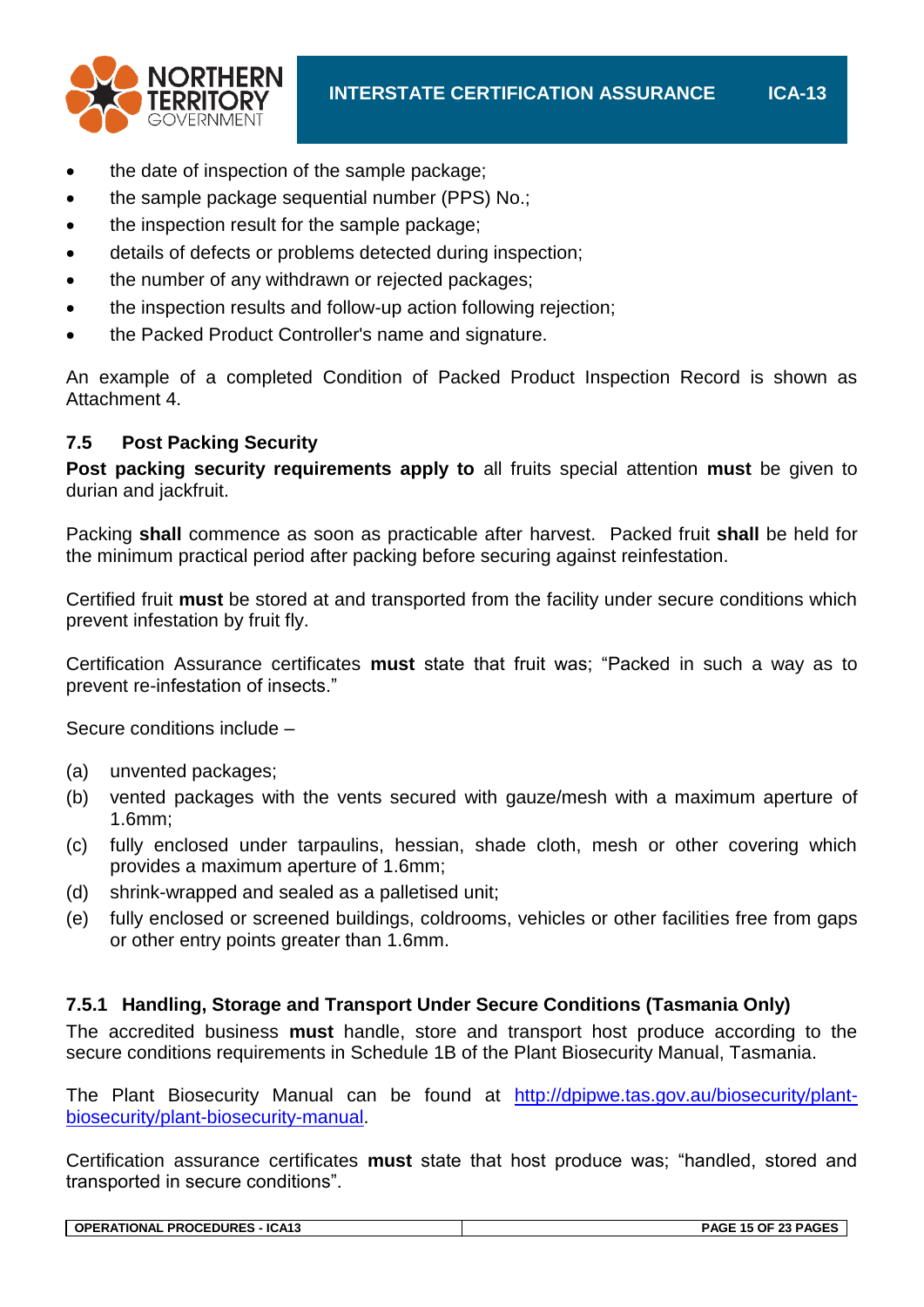

## **7.6 Dispatch**

# **7.6.1 Package Identification**

The Authorised Dispatcher **shall** ensure that, after grading and packing, each package is marked in indelible and legible characters of at least 5 mm, on the end of every package with –

- the "A" Registration (IP) number of the business that operates the approved facility in which the produce was packed; and
- the words "MEETS ICA-13"; and
- the date or date code on which the produce was packed.

## **Any packages containing fruit that has not been inspected and meets the requirements of this Operational Procedure shall not be marked as stated above.**

## **7.6.2 Assurance Certificates**

The Authorised Dispatcher **shall** ensure an Assurance Certificate is completed and signed by an Authorised Signatory of the business prior to dispatch of the consignment from the facility to a market requiring certification of condition for fruit fly.

Assurance Certificates **shall** be in the form of a Plant Health Assurance Certificate (PHAC).

Assurance Certificates **must** include the following additional certification –

#### **Durian and mangosteens -**

1. "Inspected and found free from broken skins".

#### **Longans and lychees -**

- 1. "Inspected and found free from broken skins".
- 2. "Fruit of an approved cultivar"*.*

#### **Rambutans** -

- 1. "Inspected and found free from broken skins and not over-ripe".
- 2. "Fruit is of a red-type cultivar".

A completed example is shown as Attachment 2.

Additional detail for Tasmania only: In the additional certification section, the statement "handled, stored and transported in secure conditions".

Assurance Certificates **shall** be completed, issued and distributed in accordance with the Work Instruction Guidelines for Completion of Plant Health Assurance Certificates (WI-02).

#### **7.6.3 Assurance Certificate Distribution**

The **original** (yellow copy) **must** accompany the consignment. The **duplicate** (white copy) **must** be retained by the business. The **triplicate** (green copy) **must** be sent to PBB monthly.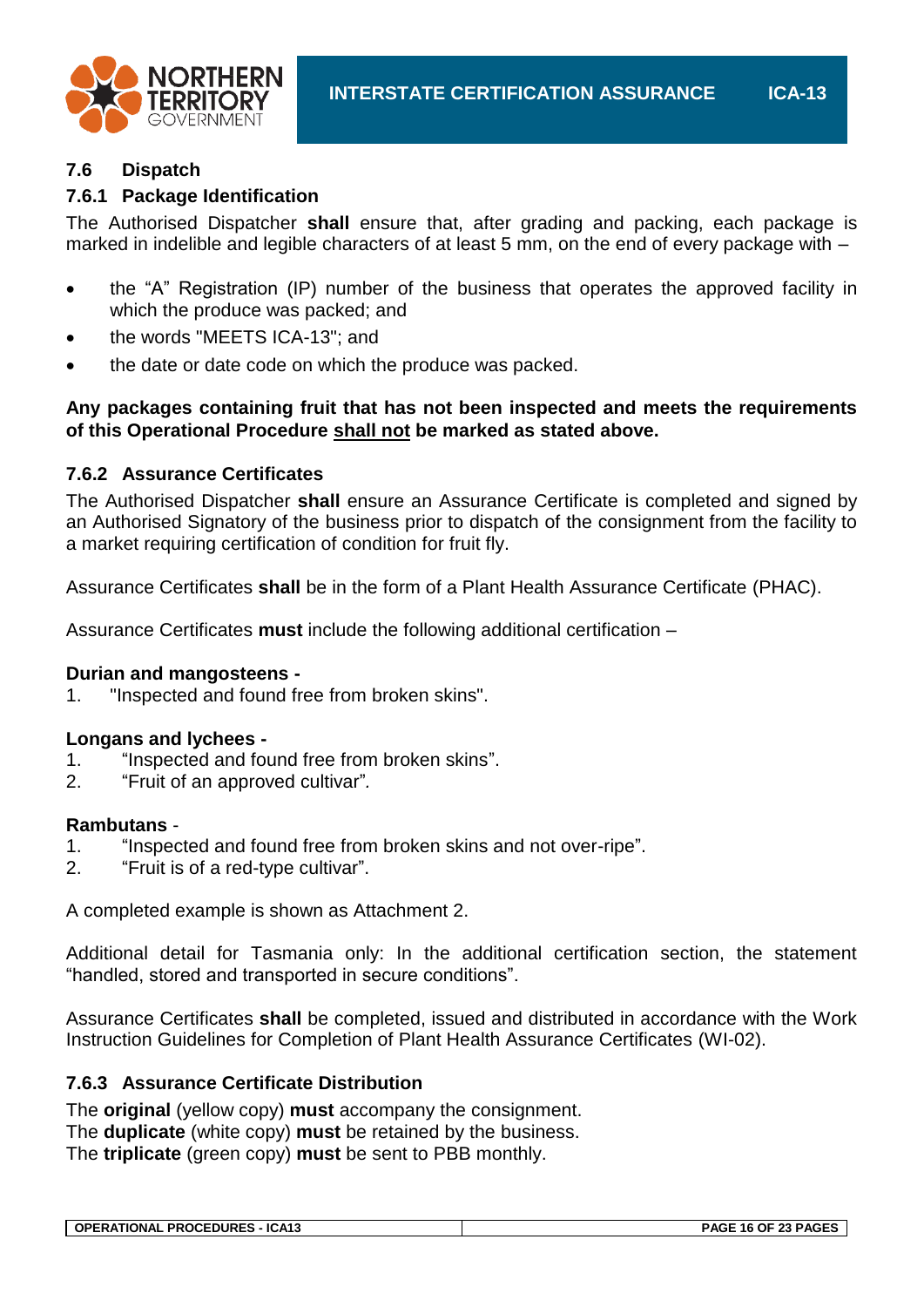

# **7.7 ICA System Records**

The business **shall** maintain the following records –

- (a) Skin Condition of Packed Product Inspection Record (refer 7.4.6);
- (b) the duplicate copy of each Plant Health Assurance Certificate issued by the business (refer 7.6.3).

ICA system records **shall** be retained for a period of at least 12 months from completion.

ICA system records **shall** be made available on request by an Inspector.

# **7.8 ICA System Documentation**

The business **shall** maintain the following documentation –

- (a) a copy of the business's current Application for Accreditation (refer Attachment 1);
- (b) a current copy of this Operational Procedure;
- (c) a current Certificate of Accreditation for an Interstate Certification Assurance.

ICA system documentation **shall** be made available on request by an Inspector.

# **8. ATTACHMENTS**

| Attachment 1 | Application for Accreditation of a Business for (BLANK)<br>an Interstate Certification Assurance<br>(ICA)<br>(CA)<br>Certification<br>and/or<br>Assurance<br>Arrangement |                     |
|--------------|--------------------------------------------------------------------------------------------------------------------------------------------------------------------------|---------------------|
| Attachment 2 | Plant Health Assurance Certificate (PHAC)                                                                                                                                | (COMPLETED EXAMPLE) |
| Attachment 3 | <b>Condition of Packed Product Inspection Record</b>                                                                                                                     | (BLANK)             |
| Attachment 4 | Condition of Packed Product Inspection Record (COMPLETED EXAMPLE)                                                                                                        |                     |
| Attachment 5 | Packed Product<br>Sample<br><b>Identification</b><br>of<br>Packages                                                                                                      | (EXAMPLE)           |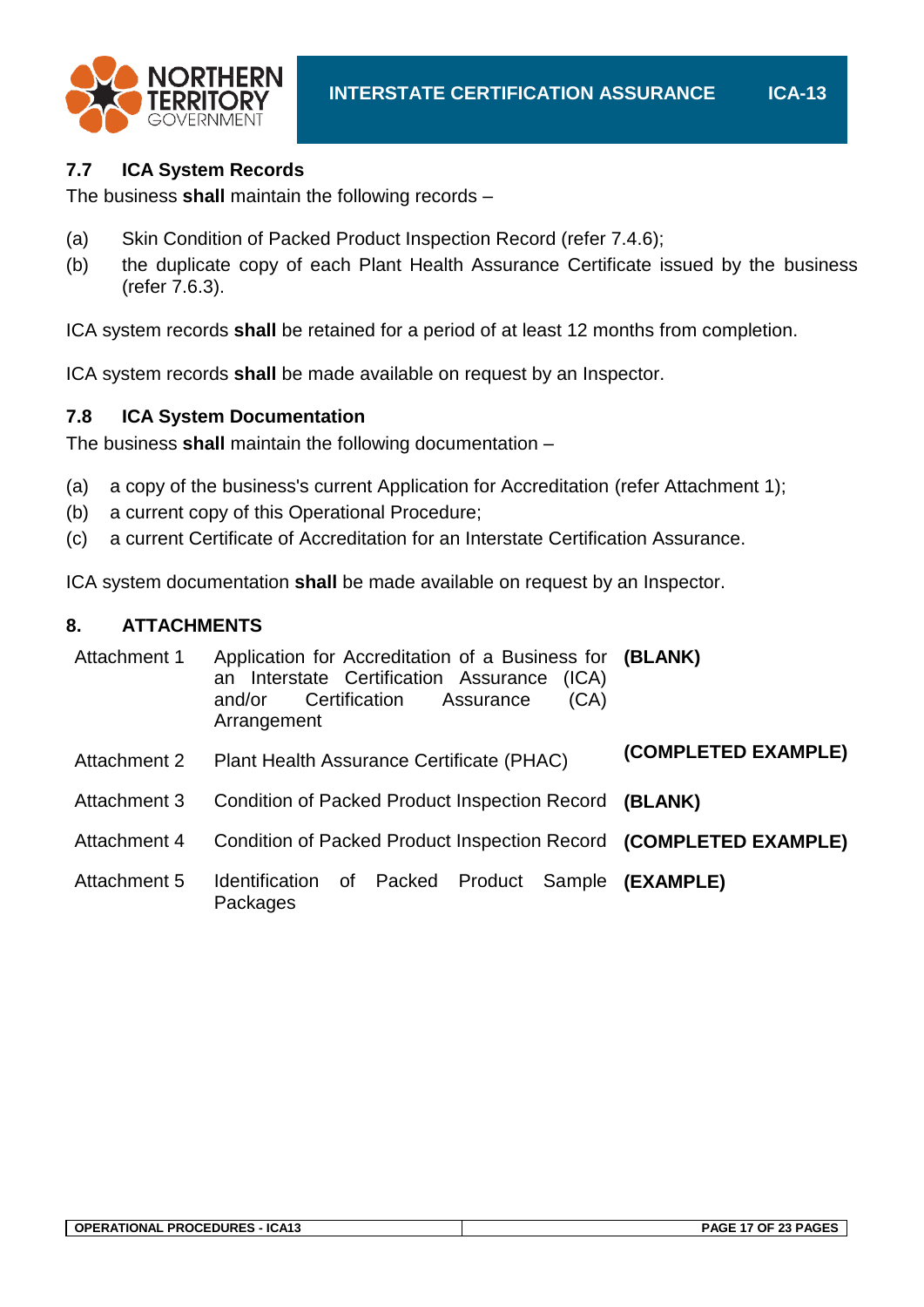

## **Application for Accreditation of a Business for an Interstate Certification Assurance (ICA) and/or Certification Assurance (CA) Arrangement**

|                    |                                                                                                  |  |                    |                                       |                  |                                                                                                                                                                                                                                                                                                                                                                                                                                                                                                                     |         |   |                           | <b>Attachment 1</b> |
|--------------------|--------------------------------------------------------------------------------------------------|--|--------------------|---------------------------------------|------------------|---------------------------------------------------------------------------------------------------------------------------------------------------------------------------------------------------------------------------------------------------------------------------------------------------------------------------------------------------------------------------------------------------------------------------------------------------------------------------------------------------------------------|---------|---|---------------------------|---------------------|
|                    |                                                                                                  |  |                    |                                       |                  | Tick each box that describes your business and the ICA/CA arrangement and provide specific details where required.<br>Only one arrangement, that is one Operational Procedure at one Facility, may be covered in one application.                                                                                                                                                                                                                                                                                   |         |   |                           |                     |
|                    | Indicate the type of application being made.                                                     |  |                    |                                       |                  | <b>New</b>                                                                                                                                                                                                                                                                                                                                                                                                                                                                                                          | Renewal |   | Amendment                 |                     |
| 1.                 | <b>Business/Person Details</b>                                                                   |  |                    |                                       |                  |                                                                                                                                                                                                                                                                                                                                                                                                                                                                                                                     |         |   |                           |                     |
| (a)                | Type of Ownership of Business                                                                    |  |                    |                                       |                  |                                                                                                                                                                                                                                                                                                                                                                                                                                                                                                                     |         |   |                           |                     |
|                    | Individual                                                                                       |  |                    | <b>Incorporated Company</b>           |                  | Other                                                                                                                                                                                                                                                                                                                                                                                                                                                                                                               |         |   |                           |                     |
|                    | Partnership                                                                                      |  |                    | <b>Cooperative Association</b>        |                  | (please specify)                                                                                                                                                                                                                                                                                                                                                                                                                                                                                                    |         |   |                           |                     |
| (b)                | Name of Business/Person                                                                          |  |                    |                                       |                  | Please supply name in full. For a partnership, list the full names of each<br>partner in their normal order. Companies must provide their Australian<br>Company Number (ACN) or Australian Registered Body Number<br>(ARBN) and attach a copy of the Certificate of Incorporation.<br>Cooperative associations must provide appropriate proof of registration<br>(i.e. a copy of the Certificate of Registration or registration search from<br>the Office of Business Affairs or Australian Securities Commission) |         |   |                           |                     |
|                    |                                                                                                  |  |                    |                                       |                  | <b>ARBN</b><br><b>ACN</b><br>$\Box$                                                                                                                                                                                                                                                                                                                                                                                                                                                                                 |         |   |                           |                     |
| (c)                |                                                                                                  |  |                    |                                       |                  | Trading Name/s of the Business/Person (as shown on packages sent to market)                                                                                                                                                                                                                                                                                                                                                                                                                                         |         |   |                           |                     |
|                    |                                                                                                  |  |                    |                                       |                  |                                                                                                                                                                                                                                                                                                                                                                                                                                                                                                                     |         |   |                           |                     |
|                    | Postal address of the Business/Person                                                            |  |                    |                                       |                  |                                                                                                                                                                                                                                                                                                                                                                                                                                                                                                                     |         |   |                           |                     |
| (d)                |                                                                                                  |  |                    |                                       |                  | Telephone:                                                                                                                                                                                                                                                                                                                                                                                                                                                                                                          |         |   |                           |                     |
|                    |                                                                                                  |  |                    |                                       |                  | Facsimile:                                                                                                                                                                                                                                                                                                                                                                                                                                                                                                          |         |   |                           |                     |
|                    |                                                                                                  |  |                    |                                       |                  | Mobile:                                                                                                                                                                                                                                                                                                                                                                                                                                                                                                             |         |   |                           |                     |
|                    |                                                                                                  |  |                    |                                       |                  |                                                                                                                                                                                                                                                                                                                                                                                                                                                                                                                     |         |   |                           |                     |
|                    | E-mail                                                                                           |  |                    |                                       |                  |                                                                                                                                                                                                                                                                                                                                                                                                                                                                                                                     |         |   |                           |                     |
| (e)                | Has the business/person been<br>registered previously for the<br>interstate movement of produce? |  |                    | $\Box$<br>□                           | Yes<br><b>No</b> | If yes, give the<br>business's/persons<br><b>Interstate Produce</b><br>(IP) Number                                                                                                                                                                                                                                                                                                                                                                                                                                  |         | A |                           |                     |
| 2.                 | <b>Operational Procedure and Facility Details</b>                                                |  |                    |                                       |                  |                                                                                                                                                                                                                                                                                                                                                                                                                                                                                                                     |         |   |                           |                     |
| a)                 | Operational Procedure used in this arrangement                                                   |  |                    |                                       |                  |                                                                                                                                                                                                                                                                                                                                                                                                                                                                                                                     |         |   |                           |                     |
|                    | Reference No.                                                                                    |  |                    | <b>Title of Operational Procedure</b> |                  |                                                                                                                                                                                                                                                                                                                                                                                                                                                                                                                     |         |   |                           |                     |
|                    |                                                                                                  |  |                    |                                       |                  |                                                                                                                                                                                                                                                                                                                                                                                                                                                                                                                     |         |   |                           |                     |
| (b)                | Street address of the facility                                                                   |  |                    |                                       |                  |                                                                                                                                                                                                                                                                                                                                                                                                                                                                                                                     |         |   |                           |                     |
|                    |                                                                                                  |  |                    |                                       |                  | Telephone:                                                                                                                                                                                                                                                                                                                                                                                                                                                                                                          |         |   |                           |                     |
|                    |                                                                                                  |  |                    |                                       |                  | Facsimile                                                                                                                                                                                                                                                                                                                                                                                                                                                                                                           |         |   |                           |                     |
|                    |                                                                                                  |  |                    |                                       |                  | Mobile                                                                                                                                                                                                                                                                                                                                                                                                                                                                                                              |         |   |                           |                     |
| 3.                 |                                                                                                  |  |                    |                                       |                  | <b>Authorised Signatories (for Plant Health Assurance Certificates)</b>                                                                                                                                                                                                                                                                                                                                                                                                                                             |         |   |                           |                     |
|                    |                                                                                                  |  | <b>Family Name</b> |                                       |                  | <b>Given Name/s</b>                                                                                                                                                                                                                                                                                                                                                                                                                                                                                                 |         |   | <b>Specimen Signature</b> |                     |
|                    | <b>Certification Controller</b>                                                                  |  |                    |                                       |                  |                                                                                                                                                                                                                                                                                                                                                                                                                                                                                                                     |         |   |                           |                     |
| <b>Controller</b>  | <b>Back-up Certification</b>                                                                     |  |                    |                                       |                  |                                                                                                                                                                                                                                                                                                                                                                                                                                                                                                                     |         |   |                           |                     |
| <b>Signatories</b> | <b>Additional Authorised</b>                                                                     |  |                    |                                       |                  |                                                                                                                                                                                                                                                                                                                                                                                                                                                                                                                     |         |   |                           |                     |

| <b>PROCEDURES - ICA13</b><br><b>OPERATIONAL</b> | : 18 OF 23 PAGES<br><b>PAGE</b> |
|-------------------------------------------------|---------------------------------|
|                                                 |                                 |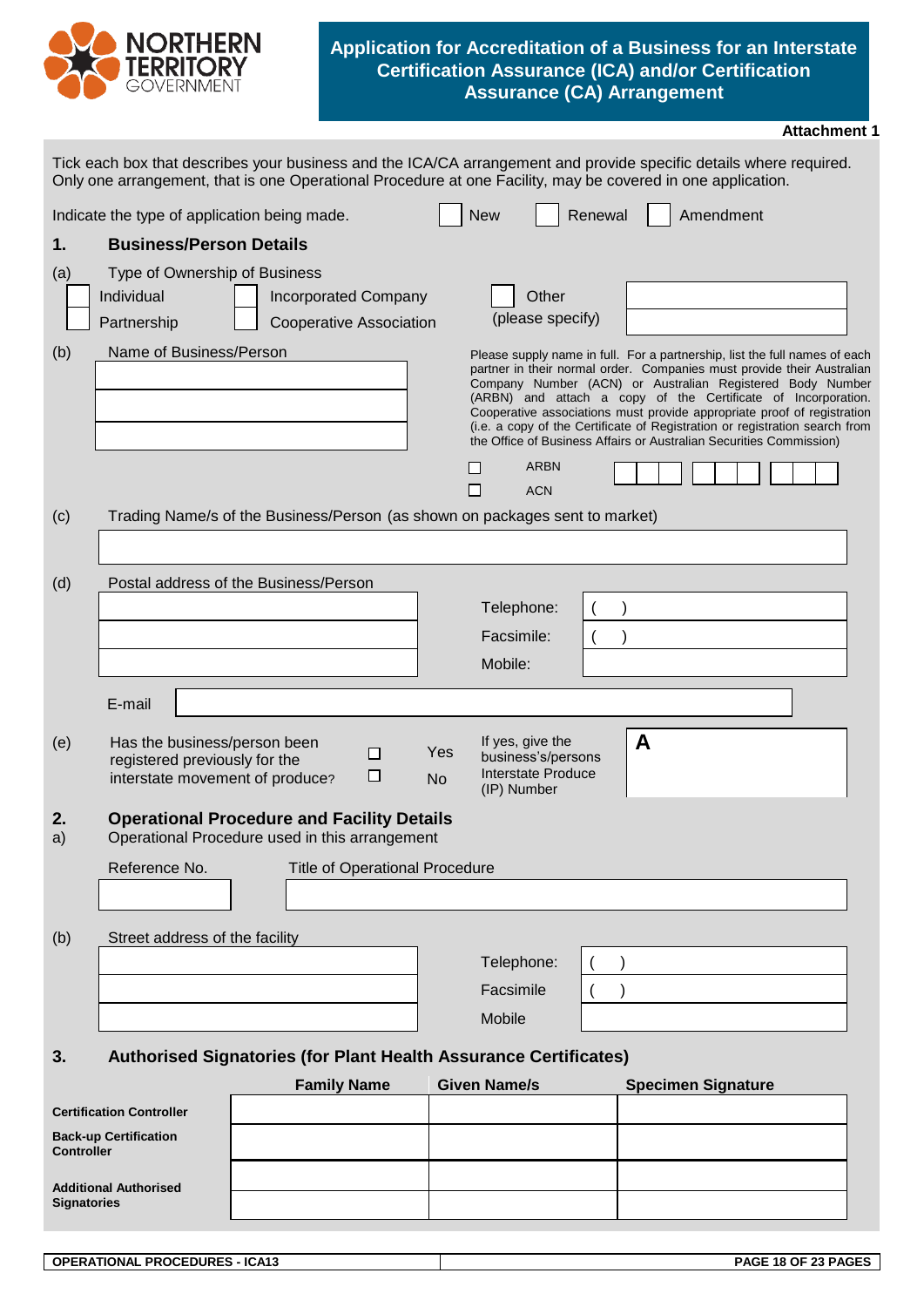| 4.  |                                                                                                     | a list)                                                                                                                                                                                    |                                                                                                                  |                                                         |  |                                                 | Types of Produce to be Prepared Under the ICA/CA Arrangement (if insufficient space, attach                                                                                                                                                                     |  |  |  |  |
|-----|-----------------------------------------------------------------------------------------------------|--------------------------------------------------------------------------------------------------------------------------------------------------------------------------------------------|------------------------------------------------------------------------------------------------------------------|---------------------------------------------------------|--|-------------------------------------------------|-----------------------------------------------------------------------------------------------------------------------------------------------------------------------------------------------------------------------------------------------------------------|--|--|--|--|
|     |                                                                                                     |                                                                                                                                                                                            |                                                                                                                  |                                                         |  |                                                 |                                                                                                                                                                                                                                                                 |  |  |  |  |
|     |                                                                                                     |                                                                                                                                                                                            |                                                                                                                  |                                                         |  |                                                 |                                                                                                                                                                                                                                                                 |  |  |  |  |
|     |                                                                                                     |                                                                                                                                                                                            |                                                                                                                  |                                                         |  |                                                 |                                                                                                                                                                                                                                                                 |  |  |  |  |
| 5.  |                                                                                                     | <b>Interstate Certification Assurance/Certification Assurance System Records</b>                                                                                                           |                                                                                                                  |                                                         |  |                                                 |                                                                                                                                                                                                                                                                 |  |  |  |  |
| (a) |                                                                                                     | What records do you maintain to verify that the business is carrying out its responsibilities and duties under the<br><b>Operational Procedure?</b>                                        |                                                                                                                  |                                                         |  |                                                 |                                                                                                                                                                                                                                                                 |  |  |  |  |
|     | We maintain all our records in accordance with the examples provided in the Operational Procedure.  |                                                                                                                                                                                            |                                                                                                                  |                                                         |  |                                                 |                                                                                                                                                                                                                                                                 |  |  |  |  |
|     | We have developed alternative or additional records to those provided in the Operational Procedure. |                                                                                                                                                                                            |                                                                                                                  |                                                         |  |                                                 |                                                                                                                                                                                                                                                                 |  |  |  |  |
| (b) |                                                                                                     | List the alternative or additional records you intend to use and attach a copy to this application.                                                                                        |                                                                                                                  |                                                         |  |                                                 |                                                                                                                                                                                                                                                                 |  |  |  |  |
|     | (a)<br>(b)<br>(c)                                                                                   |                                                                                                                                                                                            |                                                                                                                  |                                                         |  |                                                 |                                                                                                                                                                                                                                                                 |  |  |  |  |
| 6.  |                                                                                                     | <b>Accreditation Conditions</b>                                                                                                                                                            |                                                                                                                  |                                                         |  |                                                 |                                                                                                                                                                                                                                                                 |  |  |  |  |
| (a) |                                                                                                     | For the purposes of this agreement the following definitions shall apply:-                                                                                                                 |                                                                                                                  |                                                         |  |                                                 |                                                                                                                                                                                                                                                                 |  |  |  |  |
|     |                                                                                                     | Applicant                                                                                                                                                                                  |                                                                                                                  |                                                         |  |                                                 | means the person, corporation, or other legal entity who is accredited under this agreement.                                                                                                                                                                    |  |  |  |  |
|     |                                                                                                     | Inspector                                                                                                                                                                                  |                                                                                                                  | means an inspector appointed under the Plant Health Act |  |                                                 |                                                                                                                                                                                                                                                                 |  |  |  |  |
|     |                                                                                                     | Department                                                                                                                                                                                 |                                                                                                                  | means the Department of Primary Industry and Resources  |  |                                                 |                                                                                                                                                                                                                                                                 |  |  |  |  |
|     |                                                                                                     | <b>Interstate Certification</b><br>Assurance System                                                                                                                                        |                                                                                                                  | Operational Procedure nominated in Section 2(a).        |  |                                                 | means the processes, equipment, personnel and resources used to implement the                                                                                                                                                                                   |  |  |  |  |
| (b) |                                                                                                     | Procedure as nominated in Section 2(a), and must maintain the records specified in Section 5.                                                                                              |                                                                                                                  |                                                         |  |                                                 | The applicant must maintain and operate the interstate certification assurance system in accordance with the Operational                                                                                                                                        |  |  |  |  |
| (c) |                                                                                                     | treated or dispatched, or where any produce, equipment, chemicals, documents for records are stored.                                                                                       |                                                                                                                  |                                                         |  |                                                 | The applicant will, upon request, allow an inspector to enter any premises where produce certified under the agreement is                                                                                                                                       |  |  |  |  |
| (d) |                                                                                                     |                                                                                                                                                                                            |                                                                                                                  |                                                         |  |                                                 | The inspector may inspect or take samples of any relevant item present on the premises at the time of the inspection.                                                                                                                                           |  |  |  |  |
| (e) |                                                                                                     |                                                                                                                                                                                            |                                                                                                                  |                                                         |  |                                                 | The applicant must take all steps to assist an inspector in the conduct of audits including allowing the inspector or officer to<br>interview any employee of the applicant in relation to the Implementation of the Interstate Certification Assurance System. |  |  |  |  |
| (f) |                                                                                                     |                                                                                                                                                                                            |                                                                                                                  |                                                         |  |                                                 | The applicant authorises the persons listed in Section 3 of this application to issue certificates on his or her behalf.                                                                                                                                        |  |  |  |  |
| (g) |                                                                                                     | In the event of cancellation or non-renewal of this arrangement the certificate pad and any green copies must be<br>returned as they remain the property of Northern Territory Quarantine. |                                                                                                                  |                                                         |  |                                                 |                                                                                                                                                                                                                                                                 |  |  |  |  |
| (h) |                                                                                                     | Northern Territory Quarantine can be contacted for a schedule of the Plant Biosecurity fees.                                                                                               |                                                                                                                  |                                                         |  |                                                 | Plant Biosecurity fees will apply to those businesses/persons that choose to participate in this ICA/CA arrangement.                                                                                                                                            |  |  |  |  |
|     |                                                                                                     | granted subject to those conditions.                                                                                                                                                       |                                                                                                                  |                                                         |  |                                                 | The applicant agrees to abide by the accreditation conditions listed above and acknowledges that any accreditation is                                                                                                                                           |  |  |  |  |
|     |                                                                                                     |                                                                                                                                                                                            |                                                                                                                  |                                                         |  |                                                 | The applicant certifies that all of the information contained in this application is true and correct.                                                                                                                                                          |  |  |  |  |
|     |                                                                                                     | Signature/s                                                                                                                                                                                | and the control of the control of the control of the control of the control of the control of the control of the |                                                         |  |                                                 | <b>Date</b>                                                                                                                                                                                                                                                     |  |  |  |  |
|     |                                                                                                     |                                                                                                                                                                                            |                                                                                                                  |                                                         |  |                                                 |                                                                                                                                                                                                                                                                 |  |  |  |  |
|     |                                                                                                     |                                                                                                                                                                                            |                                                                                                                  |                                                         |  |                                                 |                                                                                                                                                                                                                                                                 |  |  |  |  |
|     |                                                                                                     | applicants are members of a partnership, each of the partners must sign the application.                                                                                                   |                                                                                                                  |                                                         |  |                                                 | Note: Where the applicant is a corporation, the company seal must be applied, and signed, in the appropriate form. Where the                                                                                                                                    |  |  |  |  |
|     |                                                                                                     | <b>Office Use Only</b>                                                                                                                                                                     |                                                                                                                  |                                                         |  |                                                 |                                                                                                                                                                                                                                                                 |  |  |  |  |
|     |                                                                                                     | <b>Desk Audit Desk Audit</b><br>□ Passed                                                                                                                                                   |                                                                                                                  | $\square$ Failed                                        |  |                                                 |                                                                                                                                                                                                                                                                 |  |  |  |  |
|     |                                                                                                     |                                                                                                                                                                                            |                                                                                                                  |                                                         |  | Date received $\frac{1}{2}$ / _______ / ______  |                                                                                                                                                                                                                                                                 |  |  |  |  |
|     |                                                                                                     |                                                                                                                                                                                            |                                                                                                                  |                                                         |  | Date completed $\frac{1}{2}$ / _______ / ______ |                                                                                                                                                                                                                                                                 |  |  |  |  |
|     |                                                                                                     |                                                                                                                                                                                            |                                                                                                                  |                                                         |  |                                                 |                                                                                                                                                                                                                                                                 |  |  |  |  |

Post your application/s to: Department of Primary Industry and Resources, Plant Biosecurity Branch GPO Box 3000, DARWIN NT 0801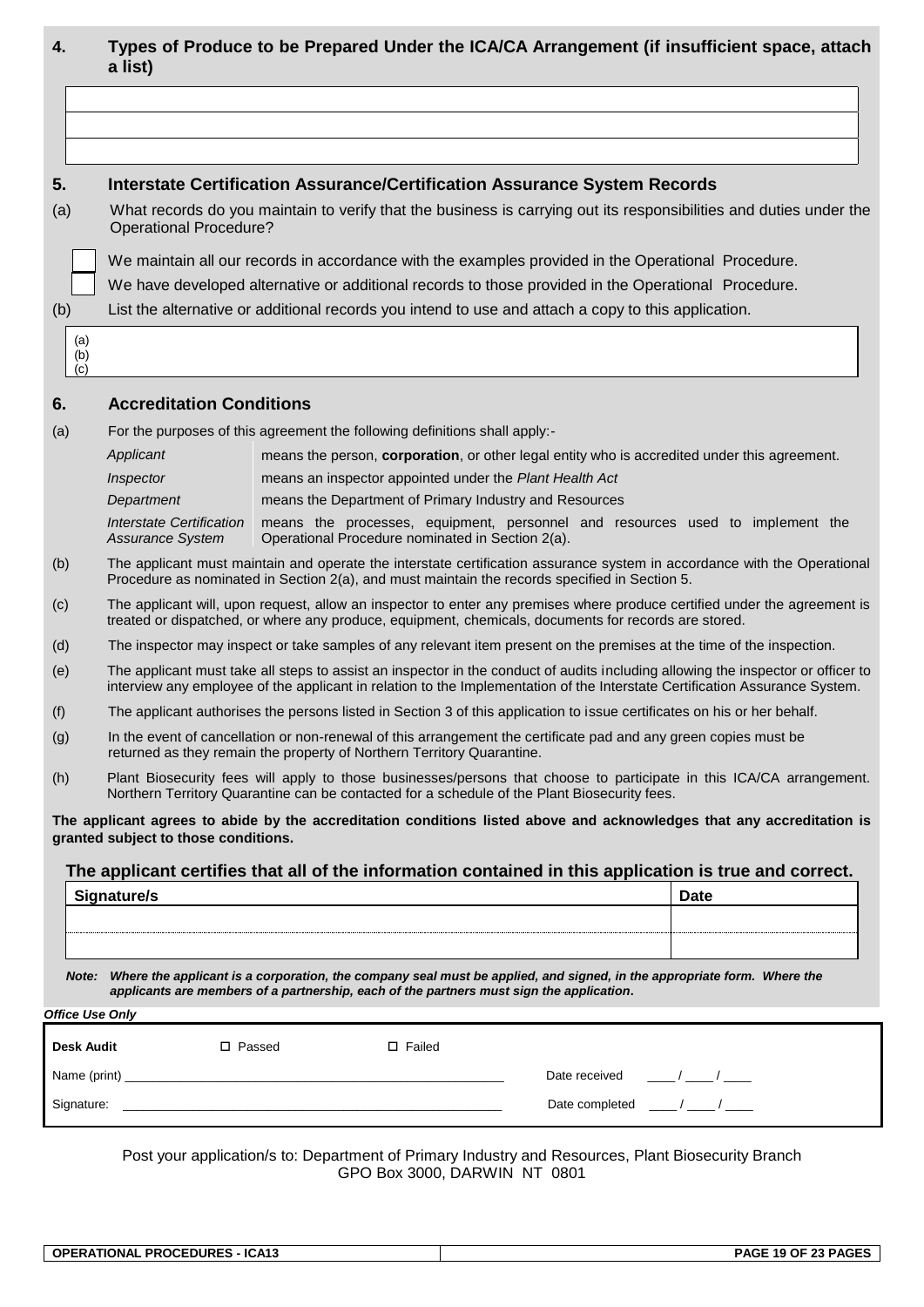

 $CONSIGNOR (FROM)$ 

**RECONSIGNED TO** (Splitting consignments or reconsigning whole consignments).

Name *Joe's Rambutan Farm Pty Ltd* 

Address *Lot 2000 Beddington Road*

Certificate No. B012345

#### **Attachment 2**

# **Plant Health Assurance Certificate**

**Consignment Details** (PLEASE PRINT) **Certification Details** (PLEASE PRINT)

|  | <b>IP NUMBER</b> | <b> FACILITY NUMBER </b> | <b>PROCEDURE</b> |  |  |  |  |
|--|------------------|--------------------------|------------------|--|--|--|--|
|  | 9999             |                          | ICA- $13$        |  |  |  |  |
|  |                  |                          |                  |  |  |  |  |

*Humpty Doo NT 0836*  $\vert$  **ACCREDITED BUSINESS THAT PREPARED THE PRODUCE** 

Name *Joe's Rambutan Farm Pty Ltd*

**CONSIGNEE (TO)** Address *Lot 2000 Beddington Road* 

Name *Adelaide Produce Markets* | Humpty Doo NT 0836

Address *Burma* Road **GROWER OR PACKER** 

*Pooraka South Australia 5095* | Name *As Above* 

Address

Name **OTHER FACILITIES SUPPLYING PRODUCE**

Address

|                                     | <b>BRAND NAME OR IDENTIFYING MARKS</b><br>(as marked on packages) | <b>DATE OR DATE CODE</b><br>(as marked on packages) |                                            |  |  |  |
|-------------------------------------|-------------------------------------------------------------------|-----------------------------------------------------|--------------------------------------------|--|--|--|
|                                     | Joe's Rambutan Farm                                               | 21052014                                            |                                            |  |  |  |
| <b>Number of</b><br><b>Packages</b> | Type of Packages (e.g. trays, cartons)                            | <b>Type of Produce</b>                              | <b>Authorisation for Split Consignment</b> |  |  |  |
| 40                                  | Cartons                                                           | <b>Red Rambutans</b>                                |                                            |  |  |  |
|                                     |                                                                   |                                                     |                                            |  |  |  |
|                                     |                                                                   |                                                     |                                            |  |  |  |
|                                     |                                                                   |                                                     |                                            |  |  |  |

#### **Treatment Details**

| <b>Treatment</b>       | <b>Chemical (Active Ingredient)</b> | <b>Treatment Date</b> | <b>Concentration / Duration and Temperature</b> |
|------------------------|-------------------------------------|-----------------------|-------------------------------------------------|
| ---------------------- | ---------------------------------   | ----------------      |                                                 |
| ------------------     | ------------------------------      | ----------------      |                                                 |
| ---------------------  | --------------------------------    | ----------------      |                                                 |
| ---------------------- | --------------------------------    | ----------------      |                                                 |

**Additional Certification / Codes**

*Inspected and found free from broken skins and not over-ripe.*

*Fruit of the approved cultivar. Meets ICA13.*

#### **Declaration**

**I, an authorised Signatory of the accredited business that prepared the plants or plant produce described above, hereby declare that the plants or plant produce have been prepared in the business's approved facilities in accordance with the** *Plant Health Act* **and that the details shown above are true and correct in every particular.**

| <b>AUTHORISED SIGNATORY'S NAME (PLEASE PRINT)</b> | <b>SIGNATURE</b> | <b>DATE</b> |
|---------------------------------------------------|------------------|-------------|
| <b>Joe Signatory</b>                              | Joe Signatory    | 21/05/2014  |

| <b>OPERATIONAL PROCEDURES - ICA13</b> | PAGE 20 OF 23 PAGES |
|---------------------------------------|---------------------|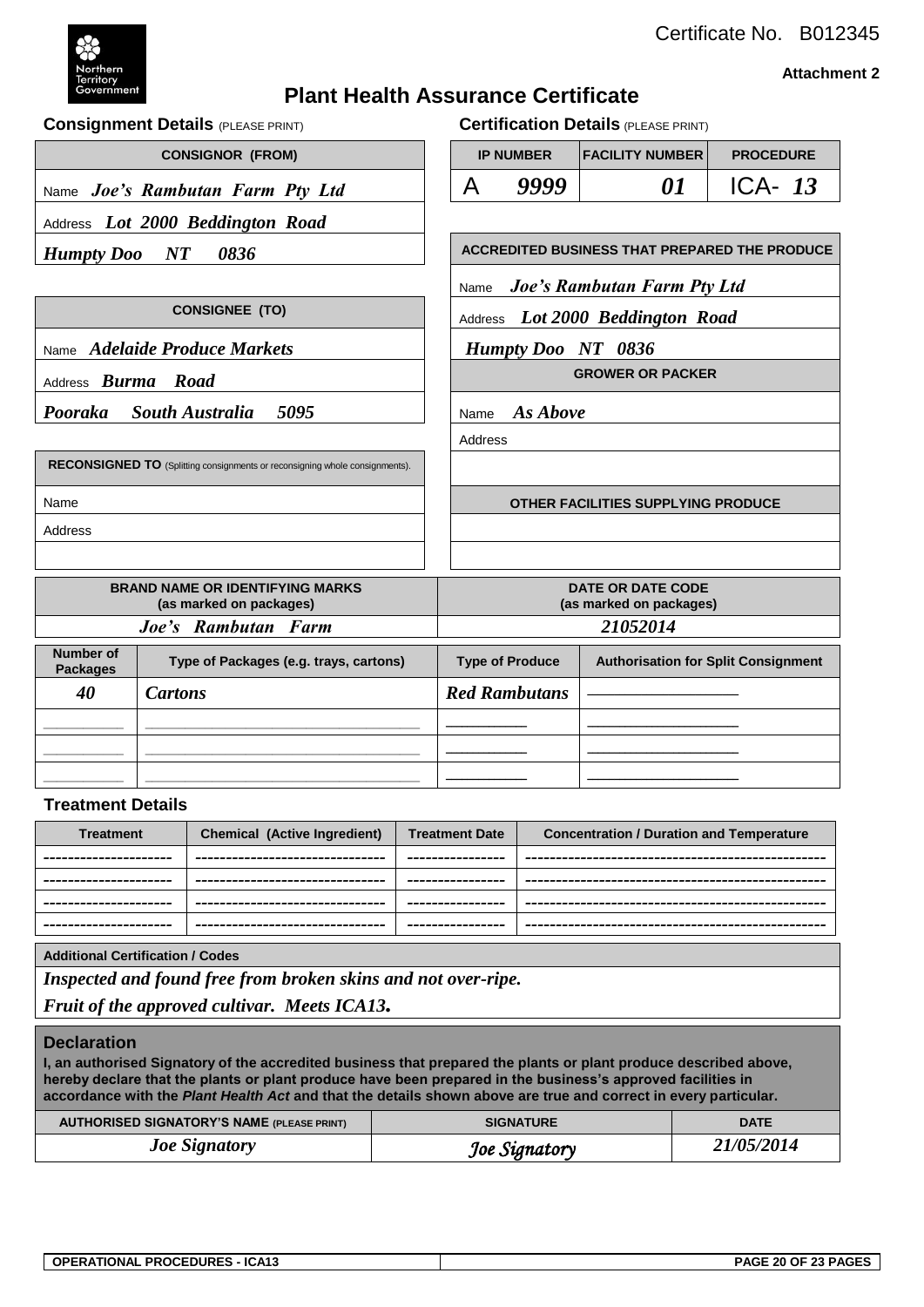# **UNBROKEN SKIN CONDITION PACKED PRODUCT INSPECTION RECORD**

**Attachment 3**

|                                                          |  |                                |           |            |           |                                                           |           |                                                                                                                   | <b>AUGULINIAN A</b> |                                  |                  |  |  |
|----------------------------------------------------------|--|--------------------------------|-----------|------------|-----------|-----------------------------------------------------------|-----------|-------------------------------------------------------------------------------------------------------------------|---------------------|----------------------------------|------------------|--|--|
| <b>FRUIT TYPE:</b>                                       |  |                                |           |            |           |                                                           |           | BUSINESS INTERSTATE PRODUCE (IP) NUMBER: A                                                                        |                     |                                  |                  |  |  |
| <b>DATE OF</b><br><b>PPS</b><br><b>INSPECTION</b><br>NO: |  | <b>UNBROKEN</b><br><b>SKIN</b> |           |            |           | <b>APPROVED</b><br><b>Not Overripe</b><br><b>CULTIVAR</b> |           | <b>COMMENTS</b>                                                                                                   |                     | <b>PACKED PRODUCT CONTROLLER</b> |                  |  |  |
| Tick applicable columns $\Rightarrow$                    |  | <b>YES</b>                     | <b>NO</b> | <b>YES</b> | <b>NO</b> | <b>YES</b>                                                | <b>NO</b> | (NOTE ANY DEFECTS OR PROBLEMS DETECTED DURING INSPECTION<br>AND THE NUMBER OF ANY WITHDRAWN OR REJECTED PACKAGES) | PRINTED NAME        |                                  | <b>SIGNATURE</b> |  |  |
|                                                          |  |                                |           |            |           |                                                           |           |                                                                                                                   |                     |                                  |                  |  |  |
|                                                          |  |                                |           |            |           |                                                           |           |                                                                                                                   |                     |                                  |                  |  |  |
|                                                          |  |                                |           |            |           |                                                           |           |                                                                                                                   |                     |                                  |                  |  |  |
|                                                          |  |                                |           |            |           |                                                           |           |                                                                                                                   |                     |                                  |                  |  |  |
|                                                          |  |                                |           |            |           |                                                           |           |                                                                                                                   |                     |                                  |                  |  |  |
|                                                          |  |                                |           |            |           |                                                           |           |                                                                                                                   |                     |                                  |                  |  |  |
|                                                          |  |                                |           |            |           |                                                           |           |                                                                                                                   |                     |                                  |                  |  |  |
|                                                          |  |                                |           |            |           |                                                           |           |                                                                                                                   |                     |                                  |                  |  |  |
|                                                          |  |                                |           |            |           |                                                           |           |                                                                                                                   |                     |                                  |                  |  |  |
|                                                          |  |                                |           |            |           |                                                           |           |                                                                                                                   |                     |                                  |                  |  |  |
|                                                          |  |                                |           |            |           |                                                           |           |                                                                                                                   |                     |                                  |                  |  |  |
|                                                          |  |                                |           |            |           |                                                           |           |                                                                                                                   |                     |                                  |                  |  |  |
|                                                          |  |                                |           |            |           |                                                           |           |                                                                                                                   |                     |                                  |                  |  |  |
|                                                          |  |                                |           |            |           |                                                           |           |                                                                                                                   |                     |                                  |                  |  |  |
|                                                          |  |                                |           |            |           |                                                           |           |                                                                                                                   |                     |                                  |                  |  |  |
|                                                          |  |                                |           |            |           |                                                           |           |                                                                                                                   |                     |                                  |                  |  |  |
|                                                          |  |                                |           |            |           |                                                           |           |                                                                                                                   |                     |                                  |                  |  |  |
|                                                          |  |                                |           |            |           |                                                           |           |                                                                                                                   |                     |                                  |                  |  |  |
|                                                          |  |                                |           |            |           |                                                           |           |                                                                                                                   |                     |                                  |                  |  |  |
|                                                          |  |                                |           |            |           |                                                           |           |                                                                                                                   |                     |                                  |                  |  |  |
|                                                          |  |                                |           |            |           |                                                           |           |                                                                                                                   |                     |                                  |                  |  |  |
|                                                          |  |                                |           |            |           |                                                           |           |                                                                                                                   |                     |                                  |                  |  |  |
|                                                          |  |                                |           |            |           |                                                           |           |                                                                                                                   |                     |                                  |                  |  |  |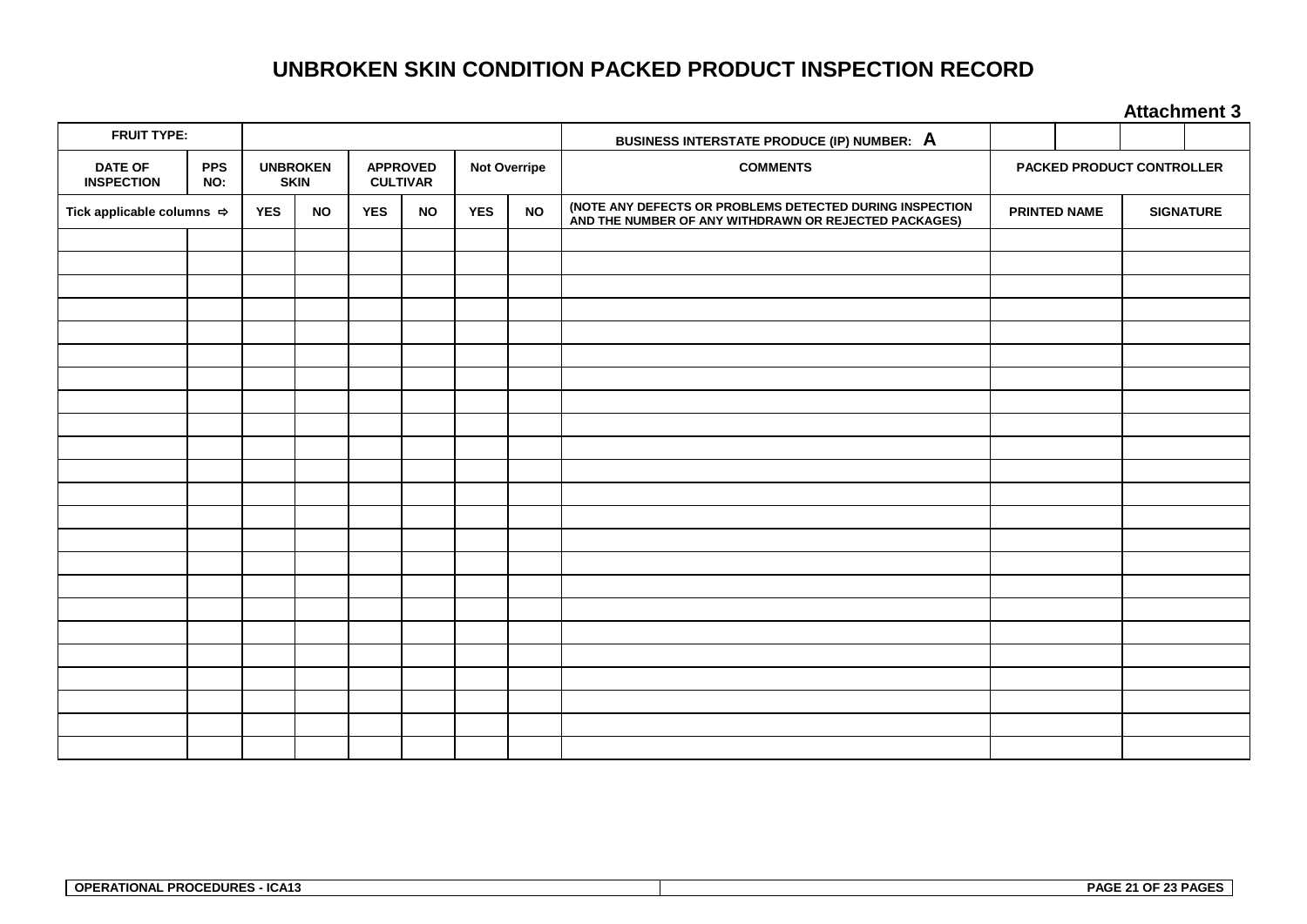# **UNBROKEN SKIN CONDITION PACKED PRODUCT INSPECTION RECORD**

**Attachment 4**

| <b>FRUIT TYPE:</b>                                       |                          |              |                                                                      |              |                        |              |                 | <b>BUSINESS INTERSTATE PRODUCE (IP) NUMBER:A</b>                                                                  | 9                          |                                  | $\boldsymbol{Q}$ |                  |  |              |
|----------------------------------------------------------|--------------------------|--------------|----------------------------------------------------------------------|--------------|------------------------|--------------|-----------------|-------------------------------------------------------------------------------------------------------------------|----------------------------|----------------------------------|------------------|------------------|--|--------------|
| <b>PPS</b><br><b>DATE OF</b><br><b>INSPECTION</b><br>NO: |                          |              | <b>UNBROKEN</b><br><b>APPROVED</b><br><b>SKIN</b><br><b>CULTIVAR</b> |              | <b>Not</b><br>Overripe |              | <b>COMMENTS</b> |                                                                                                                   |                            | <b>PACKED PRODUCT CONTROLLER</b> |                  |                  |  |              |
| <b>Tick applicable</b><br>columns⇒                       |                          | <b>YES</b>   | <b>NO</b>                                                            | <b>YES</b>   | <b>NO</b>              | <b>YES</b>   | <b>NO</b>       | (NOTE ANY DEFECTS OR PROBLEMS DETECTED DURING INSPECTION AND<br>THE NUMBER OF ANY WITHDRAWN OR REJECTED PACKAGES) |                            | <b>PRINTED NAME</b>              |                  | <b>SIGNATURE</b> |  |              |
| 1/12/97                                                  | $\mathbf 1$              | $\checkmark$ |                                                                      | $\checkmark$ |                        | $\checkmark$ |                 |                                                                                                                   | P Controller               |                                  | P Controller     |                  |  |              |
|                                                          | $\mathbf{2}$             | ✓            |                                                                      | $\checkmark$ |                        | $\checkmark$ |                 |                                                                                                                   | P                          | Controller                       | P Controller     |                  |  |              |
| $\mathbf{H}$                                             | $\overline{\mathcal{E}}$ | ✓            |                                                                      | $\checkmark$ |                        | $\checkmark$ |                 |                                                                                                                   | P                          | Controller                       | P Controller     |                  |  |              |
| $\mathbf{H}$                                             | $\overline{4}$           | $\checkmark$ |                                                                      | $\checkmark$ |                        | $\checkmark$ |                 |                                                                                                                   | P                          | Controller                       | P Controller     |                  |  |              |
| 2/12/97                                                  | 5                        | $\checkmark$ |                                                                      | $\checkmark$ |                        | $\checkmark$ |                 |                                                                                                                   | P                          | Controller                       | P Controller     |                  |  |              |
|                                                          | 6                        | $\checkmark$ |                                                                      | $\checkmark$ |                        | $\checkmark$ |                 |                                                                                                                   | P Controller               |                                  | P Controller     |                  |  |              |
| 3/12/97                                                  | 7                        |              | ✓                                                                    | $\checkmark$ |                        | $\checkmark$ |                 | 1 x pulled stem. PPS No. 7 rejected & 42<br>packages                                                              | P Controller               |                                  | P Controller     |                  |  |              |
|                                                          | 8                        | ✓            |                                                                      | $\checkmark$ |                        | ✓            |                 | ] All 3 sample packages passed OK and all<br>withdrawn                                                            |                            | P Controller                     |                  | P Controller     |  |              |
|                                                          | 9                        | ✓            |                                                                      | $\checkmark$ |                        | $\checkmark$ |                 | ] packages returned to assembly point.<br>Controller<br>P                                                         |                            | P Controller                     |                  |                  |  |              |
|                                                          | 10                       | $\checkmark$ |                                                                      | $\checkmark$ |                        | $\checkmark$ |                 | 1 PPS No. 7 regraded, repacked and<br>reinspected.                                                                | P<br>Controller            |                                  | P Controller     |                  |  |              |
| 4/12/97                                                  | 11                       | $\checkmark$ |                                                                      | $\checkmark$ |                        | ✓            |                 |                                                                                                                   | P Controller               |                                  | P Controller     |                  |  |              |
|                                                          | 12                       | $\checkmark$ |                                                                      | ✓            |                        | $\checkmark$ |                 |                                                                                                                   |                            | P Controller                     |                  | P Controller     |  |              |
| 5/12/97                                                  | 13                       | $\mathbf{v}$ |                                                                      | $\checkmark$ |                        | $\checkmark$ |                 |                                                                                                                   | Controller<br>$\mathsf{P}$ |                                  | P Controller     |                  |  |              |
| 7/12/97                                                  | 14                       | $\checkmark$ |                                                                      | $\checkmark$ |                        |              | $\checkmark$    | 2 x over-ripe PPS No. 14 rejected & 46<br>packages withdrawn.                                                     | P                          | Controller                       | P Controller     |                  |  |              |
|                                                          | 15                       | $\checkmark$ |                                                                      | $\checkmark$ |                        | $\checkmark$ |                 | PPS No. 17 failed for broken skin.<br>PPS No.<br>14 and the 46                                                    | P Controller               |                                  | P Controller     |                  |  |              |
|                                                          | 16                       | $\checkmark$ |                                                                      | $\checkmark$ |                        | $\checkmark$ |                 | withdrawn packages rejected. All rejected                                                                         | P Controller               |                                  | P Controller     |                  |  |              |
|                                                          | 17                       |              | ✓                                                                    | $\checkmark$ |                        | $\checkmark$ |                 | ] packages regraded, repacked and reinspected.<br>$\mathbf{P}$                                                    |                            | Controller                       |                  |                  |  | P Controller |
| 9/12/97                                                  | 18                       | $\checkmark$ |                                                                      | ✓            |                        | $\checkmark$ |                 |                                                                                                                   | Controller<br>P            |                                  | P Controller     |                  |  |              |
| 11/12/97                                                 | 19                       | $\checkmark$ |                                                                      | $\checkmark$ |                        | $\checkmark$ |                 |                                                                                                                   | P                          | Controller                       | P Controller     |                  |  |              |
| 12/12/97                                                 | 20                       | $\checkmark$ |                                                                      | $\checkmark$ |                        | $\checkmark$ |                 |                                                                                                                   | P                          | Controller                       | P Controller     |                  |  |              |
|                                                          | 21                       | $\checkmark$ |                                                                      | $\checkmark$ |                        | $\checkmark$ |                 |                                                                                                                   | P Controller               |                                  | P Controller     |                  |  |              |
|                                                          | 22                       | $\checkmark$ |                                                                      | $\checkmark$ |                        | $\checkmark$ |                 | P Controller                                                                                                      |                            |                                  | P Controller     |                  |  |              |
| 15/12/97                                                 | 23                       | $\checkmark$ |                                                                      | $\checkmark$ |                        | $\checkmark$ |                 |                                                                                                                   |                            | P Controller                     |                  | P Controller     |  |              |